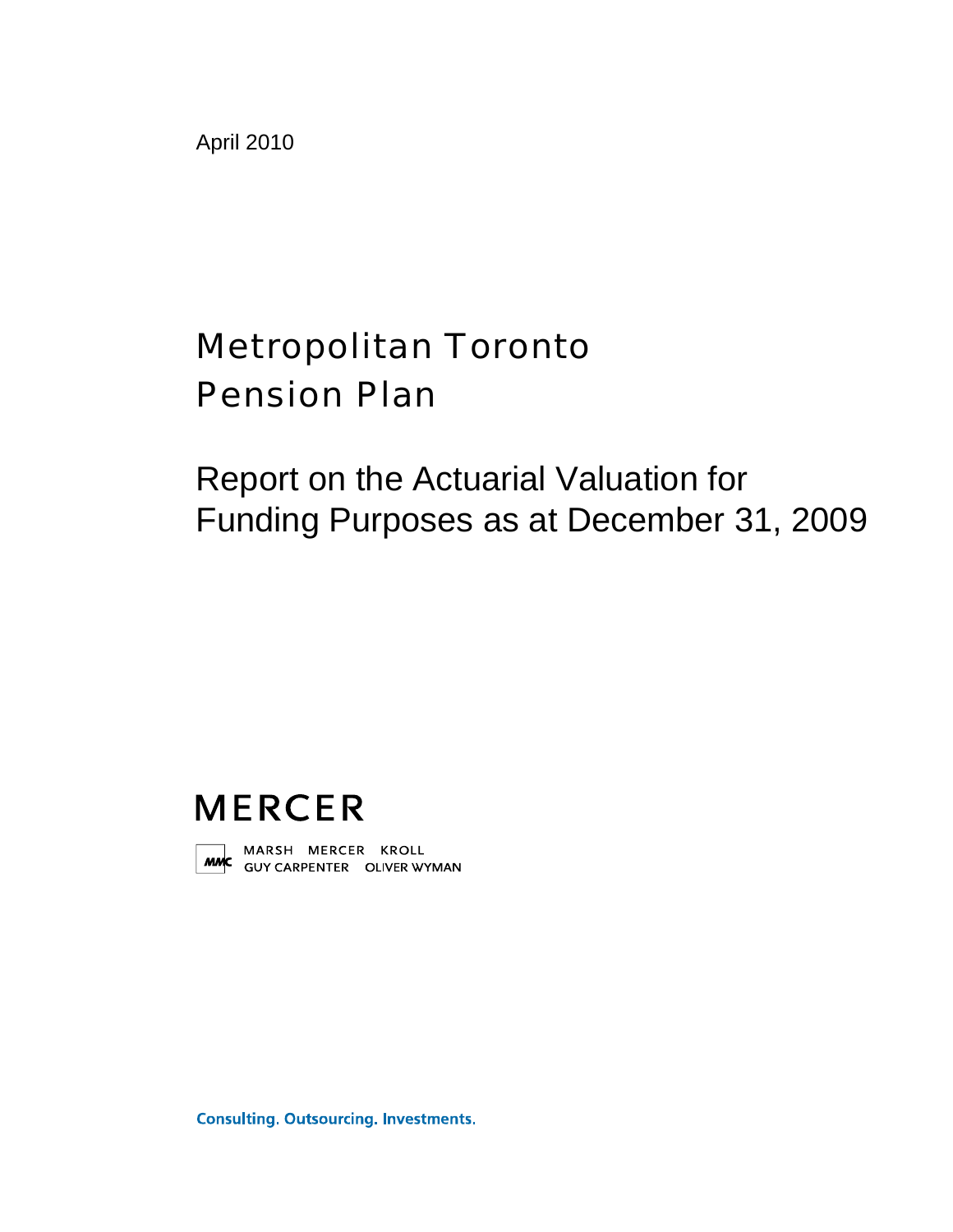## **Contents**

| 2. |                                                                     |  |
|----|---------------------------------------------------------------------|--|
| 3. |                                                                     |  |
| 4. |                                                                     |  |
| 5. |                                                                     |  |
|    |                                                                     |  |
| 7. |                                                                     |  |
| 8. |                                                                     |  |
|    |                                                                     |  |
|    | <b>Appendix A: By-law Provisions</b>                                |  |
|    | Appendix B: Membership Data                                         |  |
|    | Appendix C: Actuarial Methods and Assumptions - Going-Concern Basis |  |
|    | Appendix D: Actuarial Methods and Assumptions - Solvency Basis      |  |
|    | <b>Appendix E: Employer Certification</b>                           |  |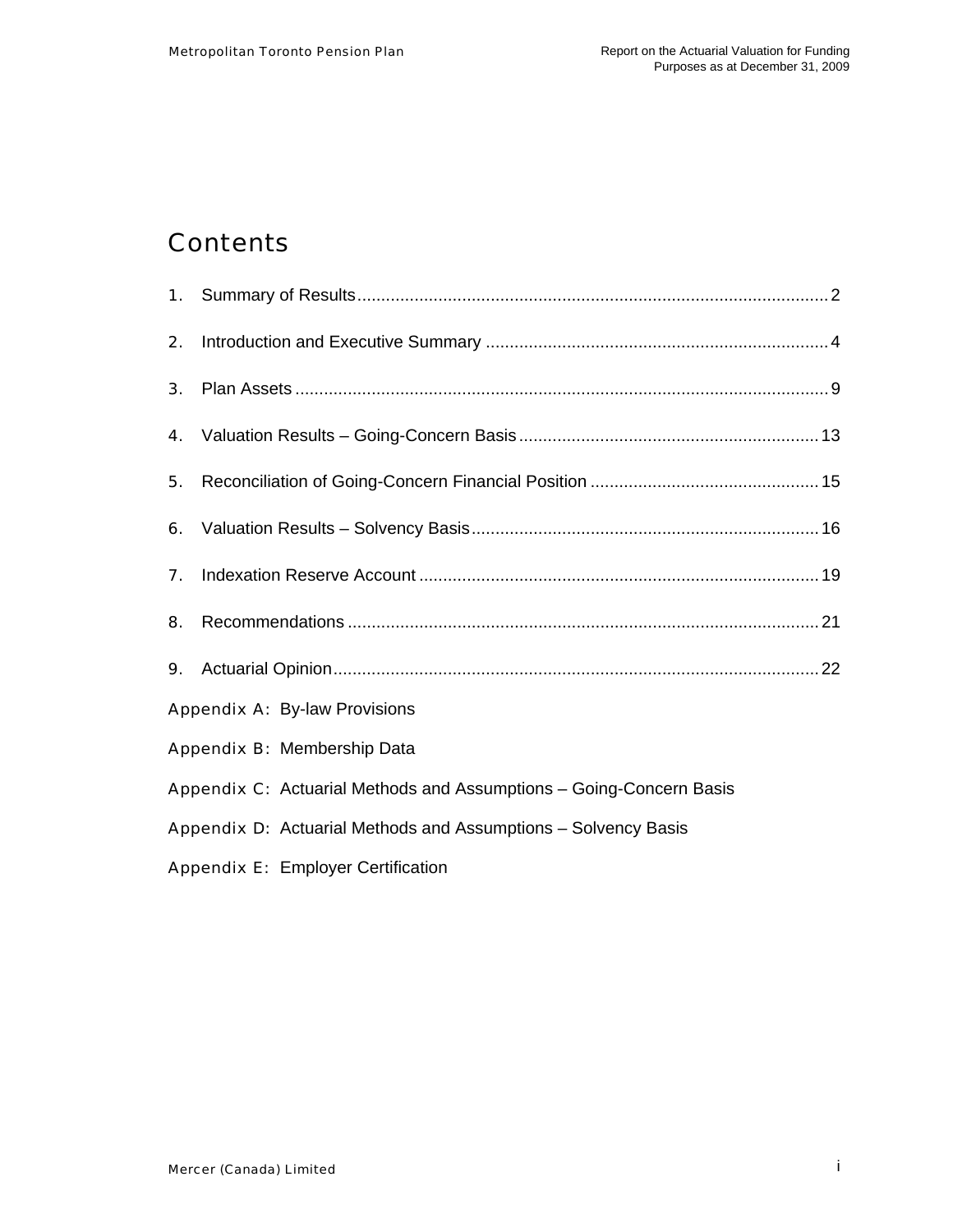

 $\overline{a}$ 

 $\ddot{\phantom{0}}$ 

## Summary of Results

| <b>Asset Values</b>                                                                       | 31.12.2009    | 31.12.2008    |
|-------------------------------------------------------------------------------------------|---------------|---------------|
| Market value of assets                                                                    | \$569,518,000 | \$553,263,000 |
| Rate of return during the year, based on market<br>values (gross)                         | 14.30%        | $-11.40%$     |
| Actuarial value of assets                                                                 | \$599,848,000 | \$645,820,000 |
| Rate of return during the year, based on actuarial<br>values (net of investment expenses) | 1.98%         | 1.86%         |
| <b>Going-Concern Financial Position</b>                                                   | 31.12.2009    | 31.12.2008    |
| Actuarial value of assets                                                                 | \$599,848,000 | \$645,820,000 |
| <b>Actuarial liability</b>                                                                | 511,622,000   | 531,076,000   |
| <b>Funding excess</b>                                                                     | \$88,226,000  | \$114,744,000 |
| <b>Wind-Up Financial Position</b>                                                         | 31.12.2009    | 31.12.2008    |
| Market value of assets (net of estimated Plan                                             |               |               |
| termination expenses)                                                                     | \$569,085,000 | \$552,812,000 |
| Wind-Up liability                                                                         | 552,314,000   | 554,872,000   |
| Wind-Up excess (deficiency)                                                               | \$16,771,000  | \$(2,060,000) |
| <b>Transfer ratio</b>                                                                     | 1.00          | 0.99          |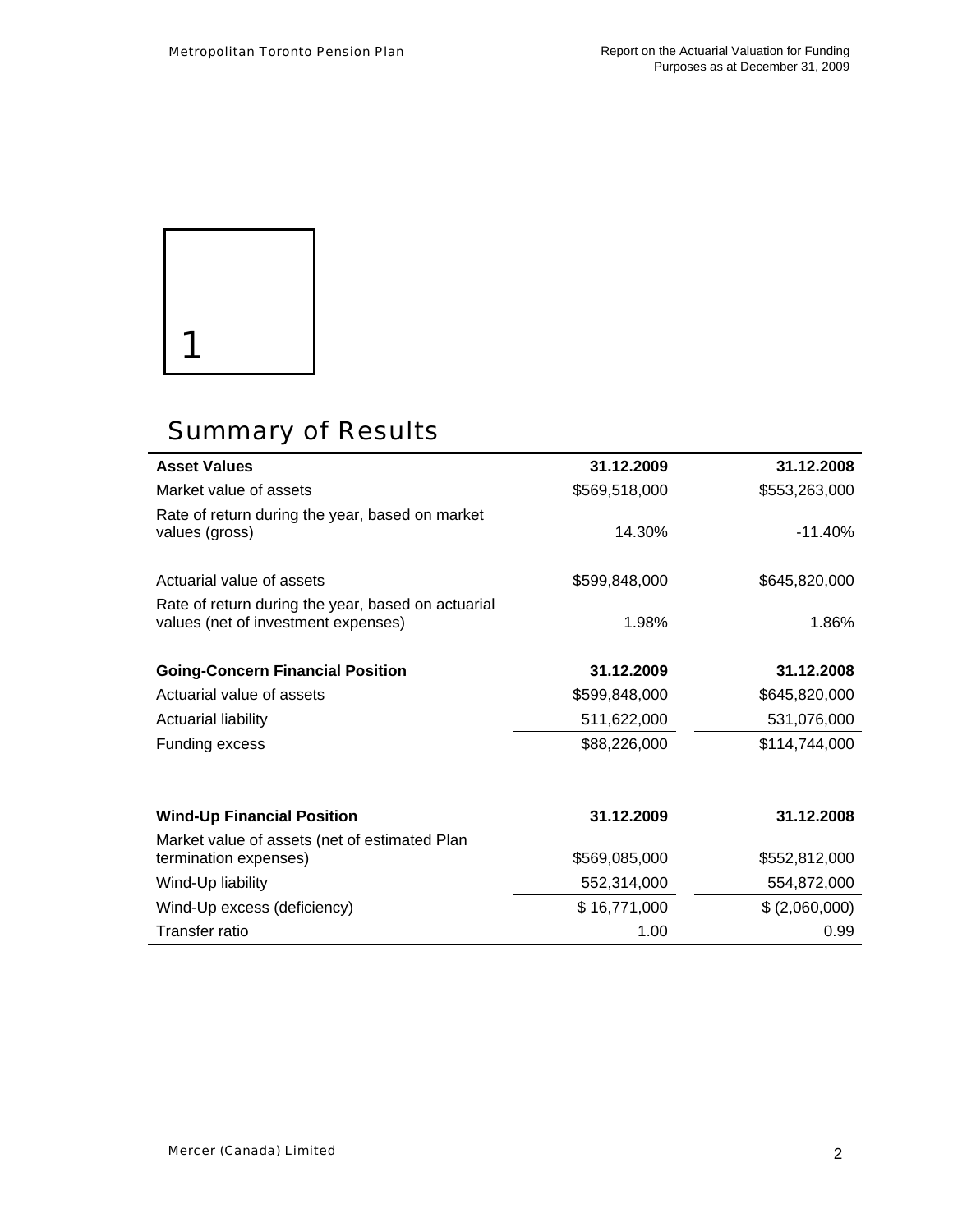| <b>Solvency Financial Position</b>       | 31.12.2009    | 31.12.2008    |
|------------------------------------------|---------------|---------------|
| Solvency assets                          | \$569,085,000 | \$552,812,000 |
|                                          | 23,527,000    | 86,853,000    |
| Solvency asset adjustment                |               |               |
| Adjusted solvency assets                 | \$592,612,000 | \$639,665,000 |
| Solvency liability                       | \$552,314,000 | \$554,872,000 |
| Solvency liability adjustment            | (5,356,000)   | 9,108,000     |
| Adjusted solvency liability              | \$546,958,000 | \$563,980,000 |
| Solvency excess (deficiency)             | \$45,654,000  | \$75,685,000  |
| Indexation Reserve Account (lesser of    |               |               |
| funding excess and solvency excess)      | \$45,654,000  | \$75,685,000  |
| <b>Plan Membership</b>                   | 31.12.2009    | 31.12.2008    |
| Active                                   | 4             | 6             |
| Suspended or disabled                    | 3             | 3             |
| Retired members in receipt of pensions   | 1,830         | 1,934         |
| Surviving spouses in receipt of pensions | 1,037         | 1,050         |
| Vested deferred pensioners               | 4             | 5             |
| Total membership                         | 2,878         | 2,998         |
| <b>Funding Requirements (annualized)</b> | 2010          | 2009          |
| Total current service cost               | \$0           | \$0           |
| Estimated member required contributions  | (0)           | (0)           |
| Employer current service cost            | \$0           | \$0           |
|                                          |               |               |
| Minimum special payments                 | \$0           | \$0           |
| Estimated minimum Employer contribution  | \$0           | \$0           |
| Estimated maximum Employer contribution  | \$0           | \$0           |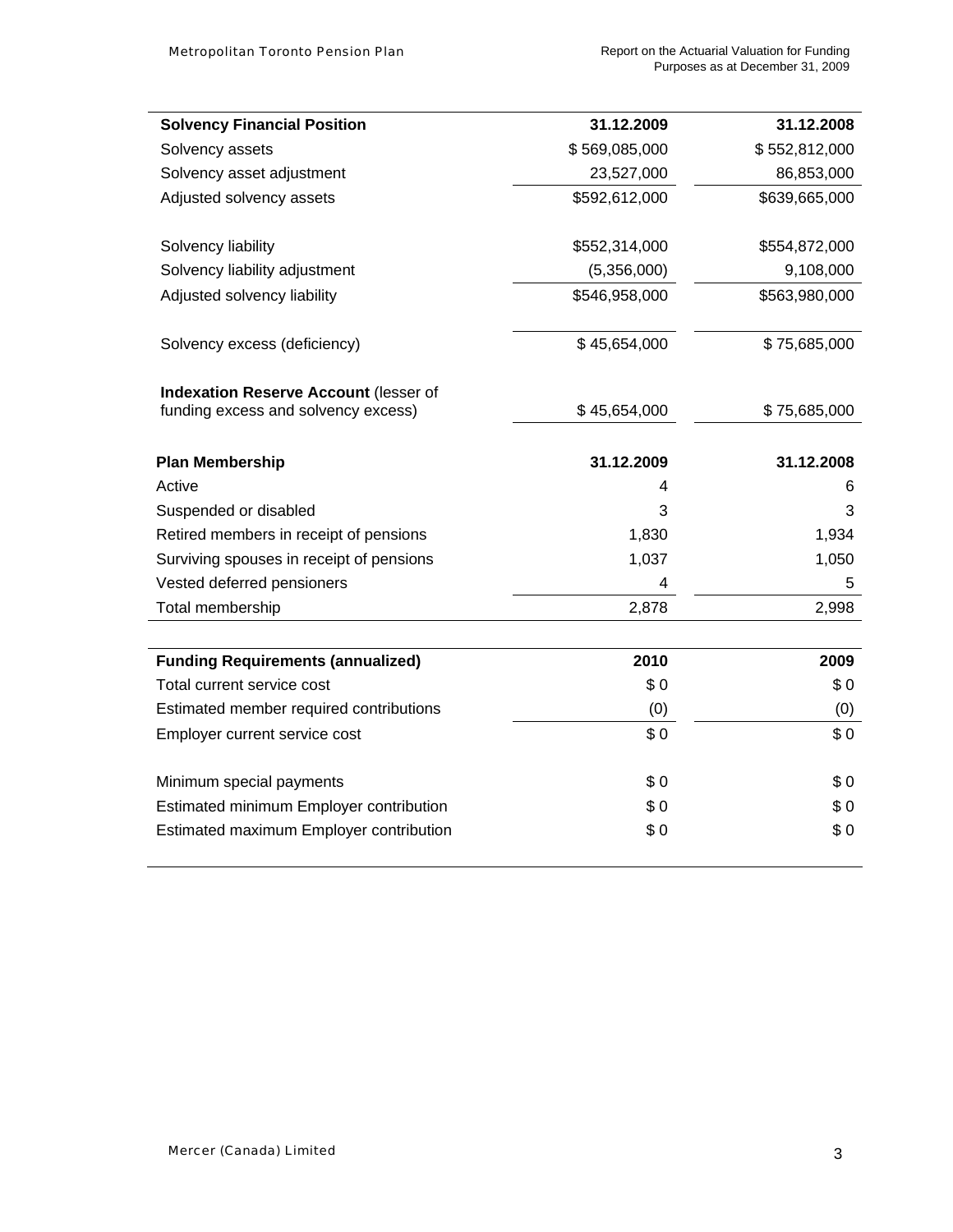

## Introduction and Executive Summary

## Introduction

### *To: Trustees, Metropolitan Toronto Pension Plan*

At your request, we have conducted an actuarial valuation of the Metropolitan Toronto Pension Plan (the "Plan") as at December 31, 2009. The previous actuarial valuation was prepared as at December 31, 2008.

The purpose of this valuation is to determine:

- the funded status of the Plan as at December 31, 2009 on going-concern and solvency bases, and
- the minimum funding requirements by the City of Toronto (the "Employer") and the Plan members during the period from January 1, 2010 through December 31, 2012.

The next actuarial valuation of the Plan will be required as at a date not later than December 31, 2012 or as at the date of an earlier amendment to the Plan, in accordance with the minimum requirements of the *Pension Benefits Act (Ontario)*. However, since the Trustees of the Plan have historically required the completion of an actuarial valuation every year, the next actuarial valuation of the Plan is scheduled to occur as at December 31, 2010.

The Report sets out full details of the Plan's financial position on the valuation date, makes recommendations as to the utilization of the experience gains and illustrates the effect of these recommendations on the Plan's funded position.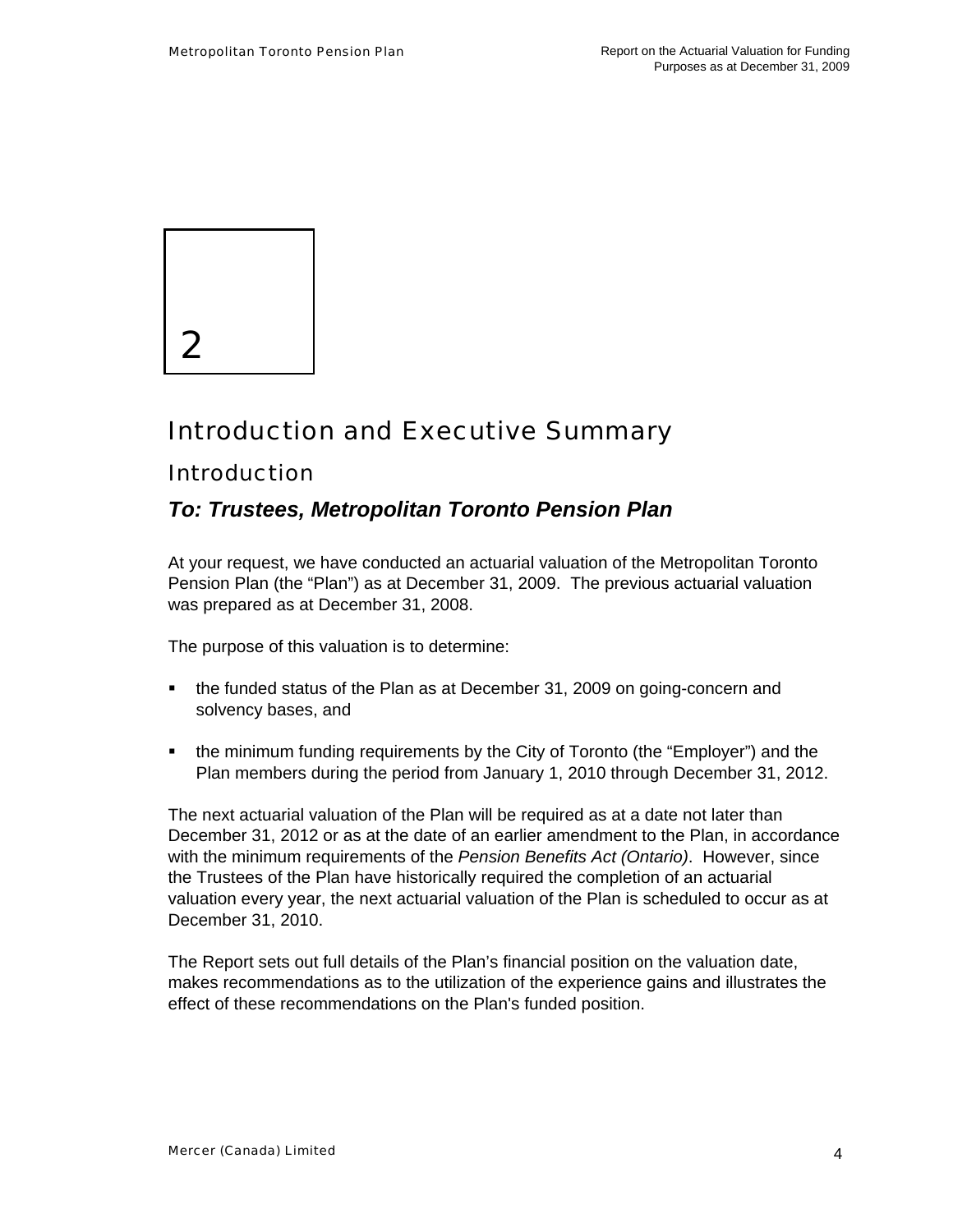## Executive Summary

### *Summary of Results*

#### **a) Plan Assets**

For purposes of the going-concern valuation, the assets are valued on a smoothed market value basis.

A description of the asset valuation method is provided in Section 3. There were no changes to the method used to value the Plan's assets.

The assets of the Plan, as reported on financial statements obtained from the custodian, have changed as follows during 2009.

|                        | December 31,<br>2008 | December 31,<br>2009 | <b>Rate of Return</b><br>in 2009 * |
|------------------------|----------------------|----------------------|------------------------------------|
| Market Value           | \$553.263.000        | \$569,518,000        | 14.14%                             |
| <b>Actuarial Value</b> | \$645,820,000        | \$599,848,000        | 1.98%                              |

*\* The rate of return is net of investment expenses.* 

#### **b) Going-Concern Financial Position as at December 31, 2009**

On a going-concern basis, the actuarial value of assets of \$ 599,848,000 exceeds the actuarial liabilities of \$ 511,622,000 by \$ 88,226,000. The funding excess has decreased from an amount of \$ 114,744,000 as at December 31, 2008 to an amount of \$ 88,226,000 as at December 31, 2009. This is primarily the result of a change to the By-law provisions to pay the cost of living increase provided at January 1, 2009 and net experience losses primarily due to the worse than expected performance of the assets on an actuarial value basis. Further details can be found in Section 4.

#### **c) Solvency/Wind-up Position as at December 31, 2009**

On a solvency basis, the value of the assets of \$ 592,612,000 (market value less estimated termination expenses plus the solvency asset adjustment) exceeds the actuarial liabilities of \$ 546,958,000, producing a solvency excess of \$ 45,654,000. The previous valuation at December 31, 2008 indicated a solvency excess of \$ 75,685,000.

The change in the solvency position since the previous valuation is primarily the result of losses from the cost of the January 1, 2009 cost of living increase and losses resulting from the worse than expected performance of the assets on the actuarial value basis. Further details can be found in Section 6.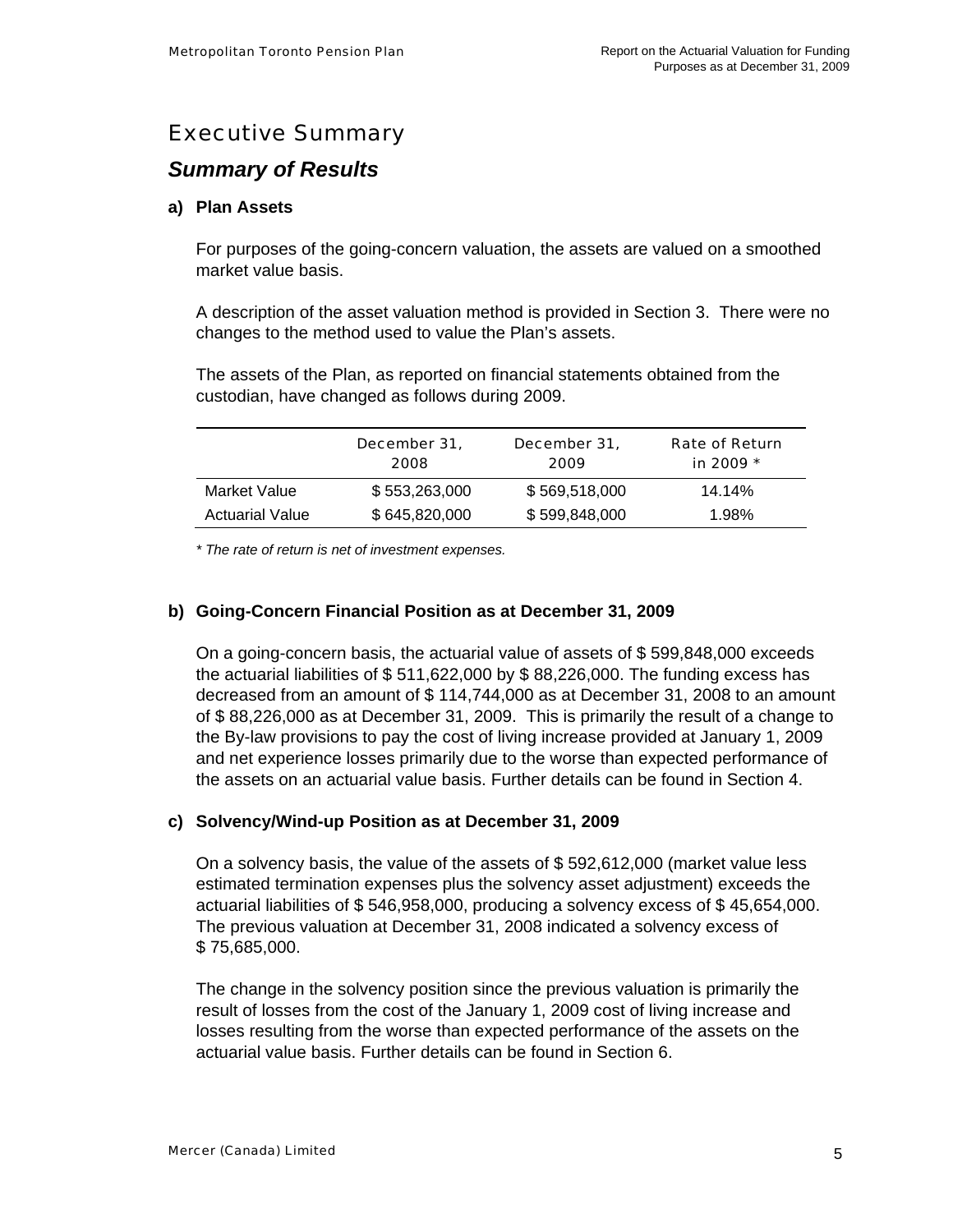On a wind-up basis, the value of the assets of \$ 569,085,000 (market value less estimated termination expenses) exceeds the actuarial liabilities of \$ 552,314,000, producing a wind-up excess of \$ 16,771,000. The previous valuation at December 31, 2008 indicated a wind-up deficiency of \$ 2,060,000.

#### **d) Funding Requirements**

Since all active members have completed 35 years of credited service at the date of this valuation, there are no member or Employer contribution requirements in 2010 in respect of current service.

Since the Plan is fully funded on both the going-concern and solvency bases, there are no Employer contribution requirements in 2010 in respect of past service.

#### **e) 50% Rule Refund of Excess Contributions**

It was recently discovered that, in respect of members who retired since January 1, 1987, the 50% rule refund of excess contributions amount, if any, may not have been processed. The issue is under investigation and a resolution has not yet been reached. At this time, the impact of the above, if any, is not known and cannot as yet be quantified. If it is determined that the Plan has an additional liability for unpaid excess refunds, the funded position of the Plan will be adversely affected and special payments may have to be made.

#### **f) Plan Membership**

The membership data received from the Employer for purposes of this valuation include:

- 4 active members, consisting of all regular members, having an average age of 63.5 years and 2009 pensionable earnings totalling \$ 282,159.
- **3** disabled and suspended members having an average age of 65.1 years;
- 1,830 retired members having an average age of 77.9 years, in receipt of annual pensions totalling \$ 42,837,201;
- 1,037 surviving spouses having an average age of 80.4 years, in receipt of annual pensions totalling \$ 13,680,372;
- 4 members who are former employees with vested deferred pension entitlements estimated at \$ 12,864 per annum in total, with an average age of 75.2 years.

During 2009, the active membership has changed from 6 at the start of the year to 4 at the current valuation date. The number of retired members and surviving beneficiaries receiving pensions from the Plan decreased from 2,984 to 2,867.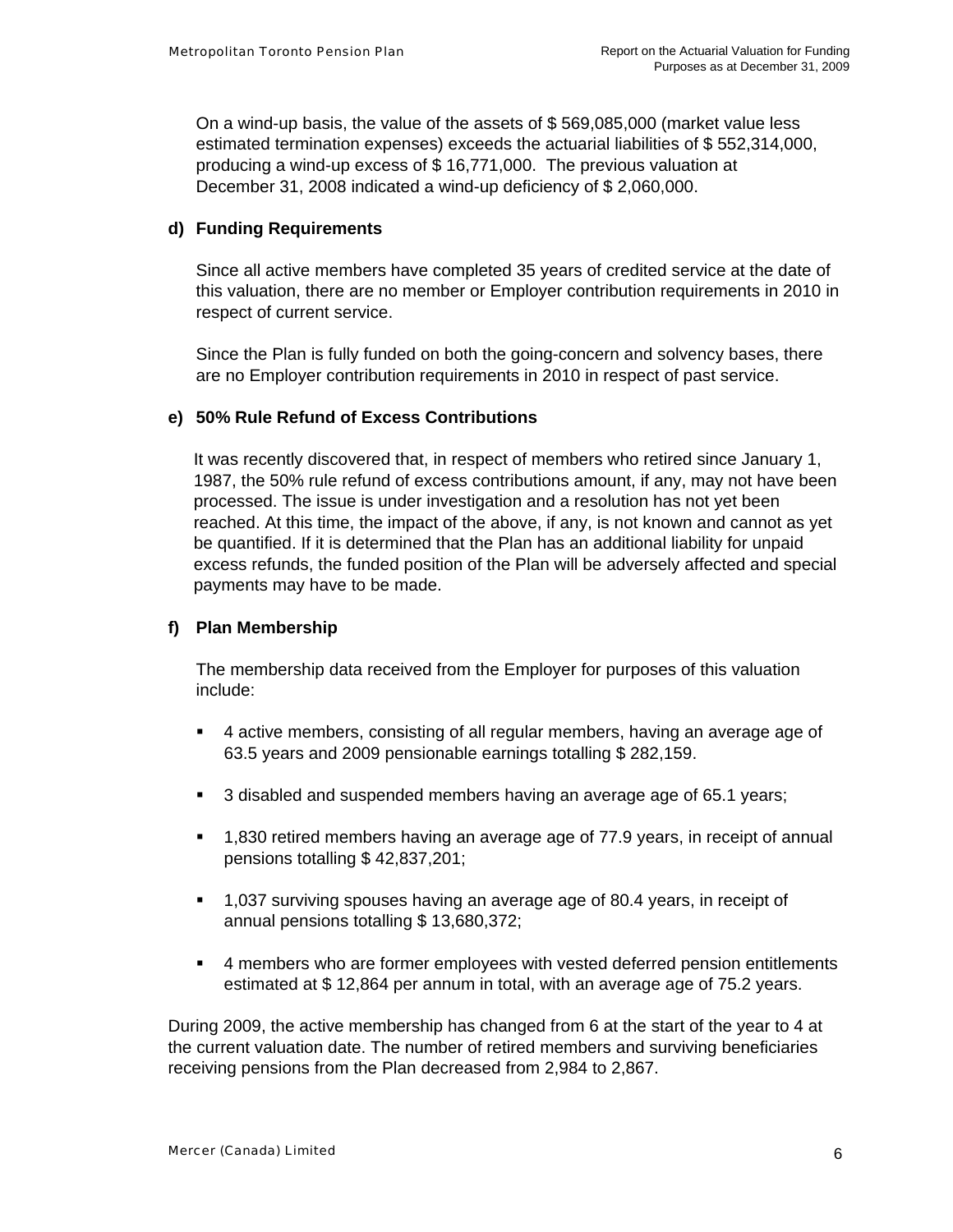During the inter-valuation period, there were 3 new retirements with an average age 56.7 years.

Reconciliation of these membership changes and further details are included in Appendix B.

## *Changes in Actuarial Assumptions and Methods*

There have been no material changes made to the going-concern actuarial assumptions and methods from those used in the last actuarial valuation:

A complete description of the going-concern actuarial methods and assumptions is provided in Appendix C.

### *Changes in By-law Provisions*

An increase of 2.37% was granted on pensions, retroactively to January 1, 2009, to pensioners on benefit for more than one year. A proportionate increase of 0.1975% for each month of pension payment made in 2008 was granted for pensioners who retired during 2008. The cost of providing this increase was \$ 12,232,000 on the going-concern basis, or \$12,787,000 on the solvency basis.

There have been no other changes to the By-law provisions since the previous valuation as at December 31, 2008.

A summary of the main By-law provisions in effect on the valuation date is provided in Appendix A.

### *Recommendations*

Based on the results of the valuation it is recommended that an increase of 0.30% be granted on pensions, effective January 1, 2010, to pensioners on benefit for more than one year and a proportionate increase of 0.025% for each month of pension payment made in 2009 be granted for pensioners who retired during 2009.

The total estimated cost to provide this increase is \$ 1,494,000, on the going-concern basis or \$ 1,598,000, on the solvency basis.

This report will be filed with the Financial Services Commission of Ontario ("FSCO") and with the Canada Revenue Agency ("CRA").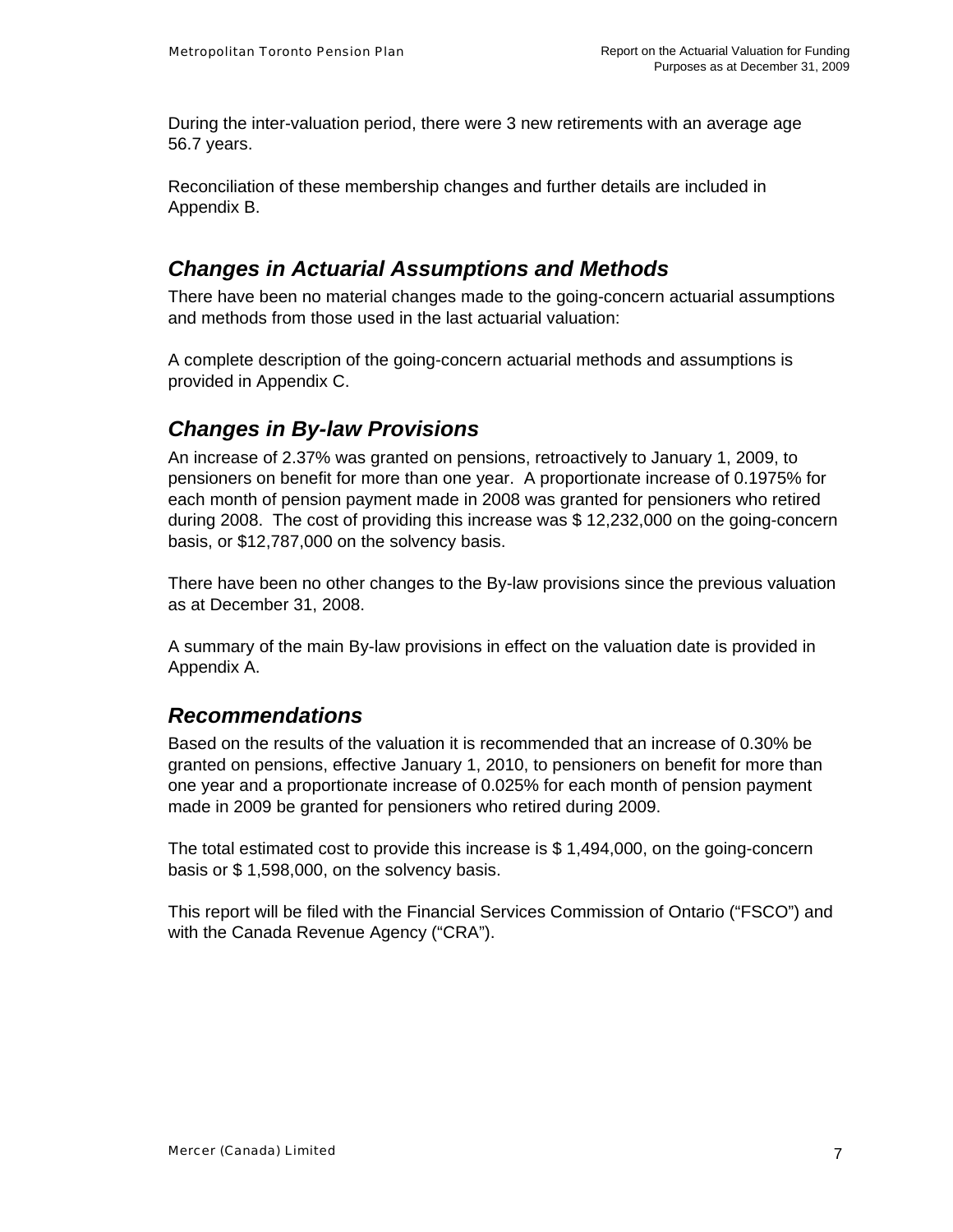Respectfully submitted,

Anil Narale Fellow of the Canadian Institute of Actuaries Fellow of the Society of Actuaries

April 15, 2010 **April 15, 2010** 

Date **Date Date Date Date** 

Frank Rebeyer

 Frank Dekeyser Associate of the Society of Actuaries

#### *Metropolitan Toronto Pension Plan*

Registration number with the FSCO and with the CRA: 0351577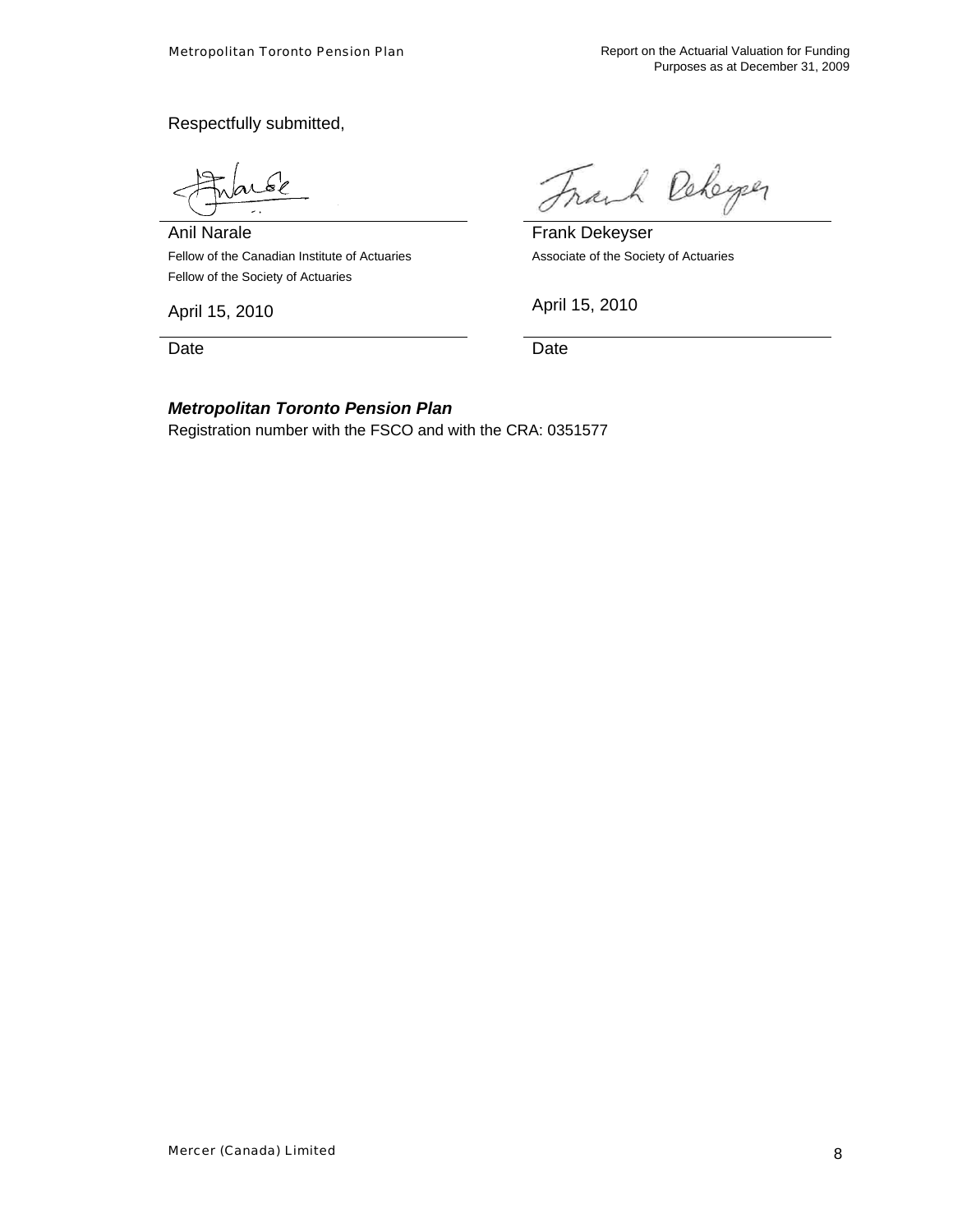

## Plan Assets

The going-concern assets are recorded at an "Actuarial Value" which is determined as follows:

- (1) The market value of total assets at the previous year-end is accumulated, together with the current year's cash flow, with interest at the valuation rate of 5.50%; and
- (2) The difference between the accumulation in (1) and the market value of total assets at the valuation date is spread over the current year and the three succeeding years in four equal amounts.

The value determined in accordance with the above method is \$600,102,000 at December 31, 2009. This amount is further adjusted with net payments in-transit of \$254,000, producing an **Actuarial Value of \$599,848,000** at December 31, 2009.

Amounts in-transit (i.e. payments made in 2010 in respect of 2009) at December 31, 2009 include:

**\$254,000, in respect of investment management fees.**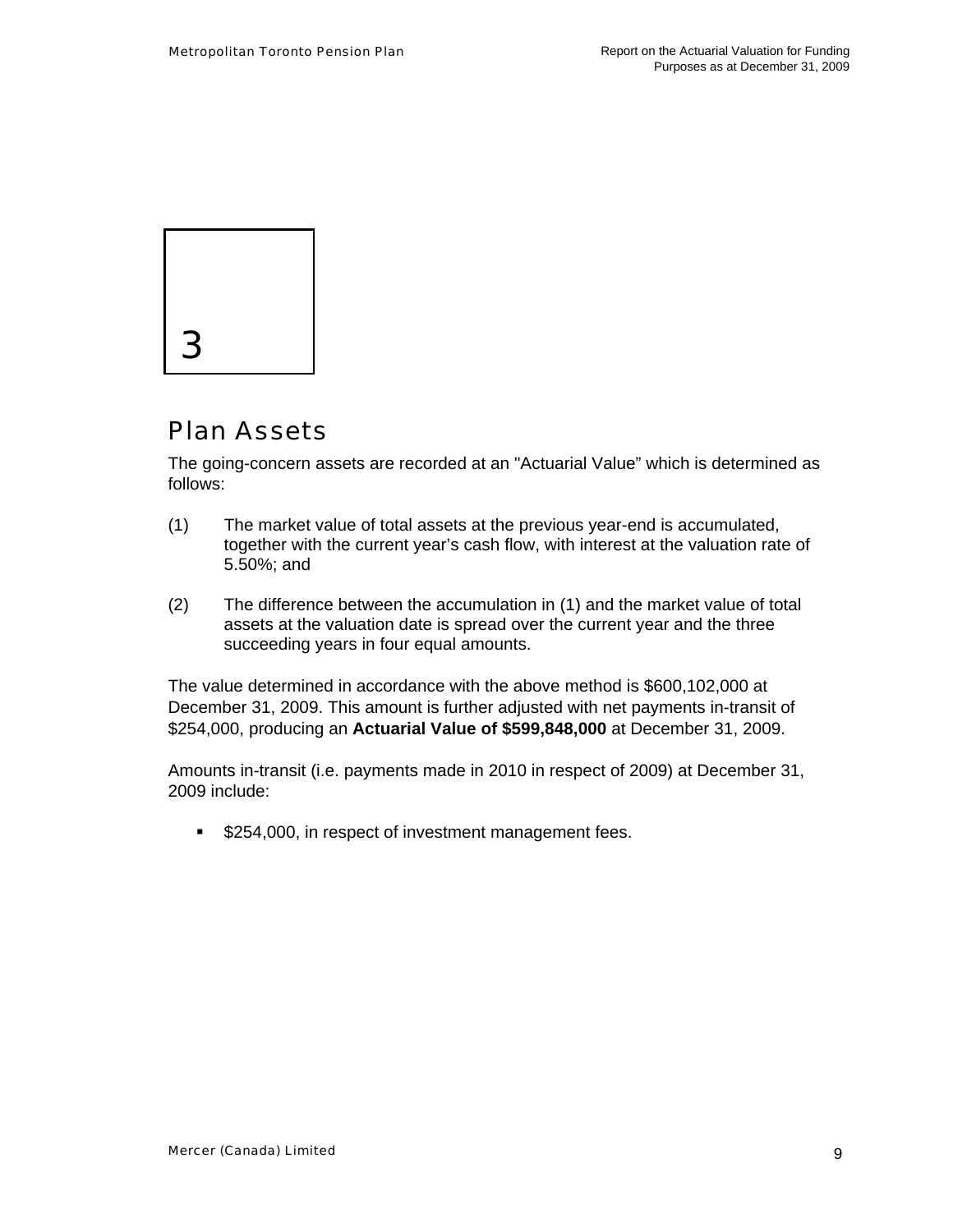Assets of the Pension Fund at December 31, 2009 Market Value Actuarial Value I. Cash and Equivalents • Cash and short-term investments 14,222 14,222 II. External Management **Bonds** 271,592 271,592 ■ Canadian equities 147,252 147,252 **Foreign (U.S.) equities 136,706 136,706** Subtotal 555,550 555,550 III. Smoothing Adjustment 30,330 **Total** (before in-transit amounts) **569,772 600,102**  Net amount in-transit (254) (254) **Total** (after in-transit amounts) **569,518 599,848** 

The effect of the foregoing is shown below (in \$ 000).

Under this adopted asset valuation method, the Plan's investment rate of return in 2009 was equal to 1.98% (net of investment management expenses).

The currently unrecognized elements of the market value of assets will be taken into account in future years in the following amounts (\$ 000).

| 2010         | 25% of 2007 loss | (7, 826)  |           |
|--------------|------------------|-----------|-----------|
|              | 25% of 2008 loss | (28, 112) |           |
|              | 25% of 2009 gain | 11,240    | (24, 698) |
|              |                  |           |           |
| 2011         | 25% of 2008 loss | (28, 111) |           |
|              | 25% of 2009 gain | 11,240    | (16, 871) |
|              |                  |           |           |
| 2012         | 25% of 2009 gain | 11,239    | 11,239    |
| <b>Total</b> |                  |           | (30, 330) |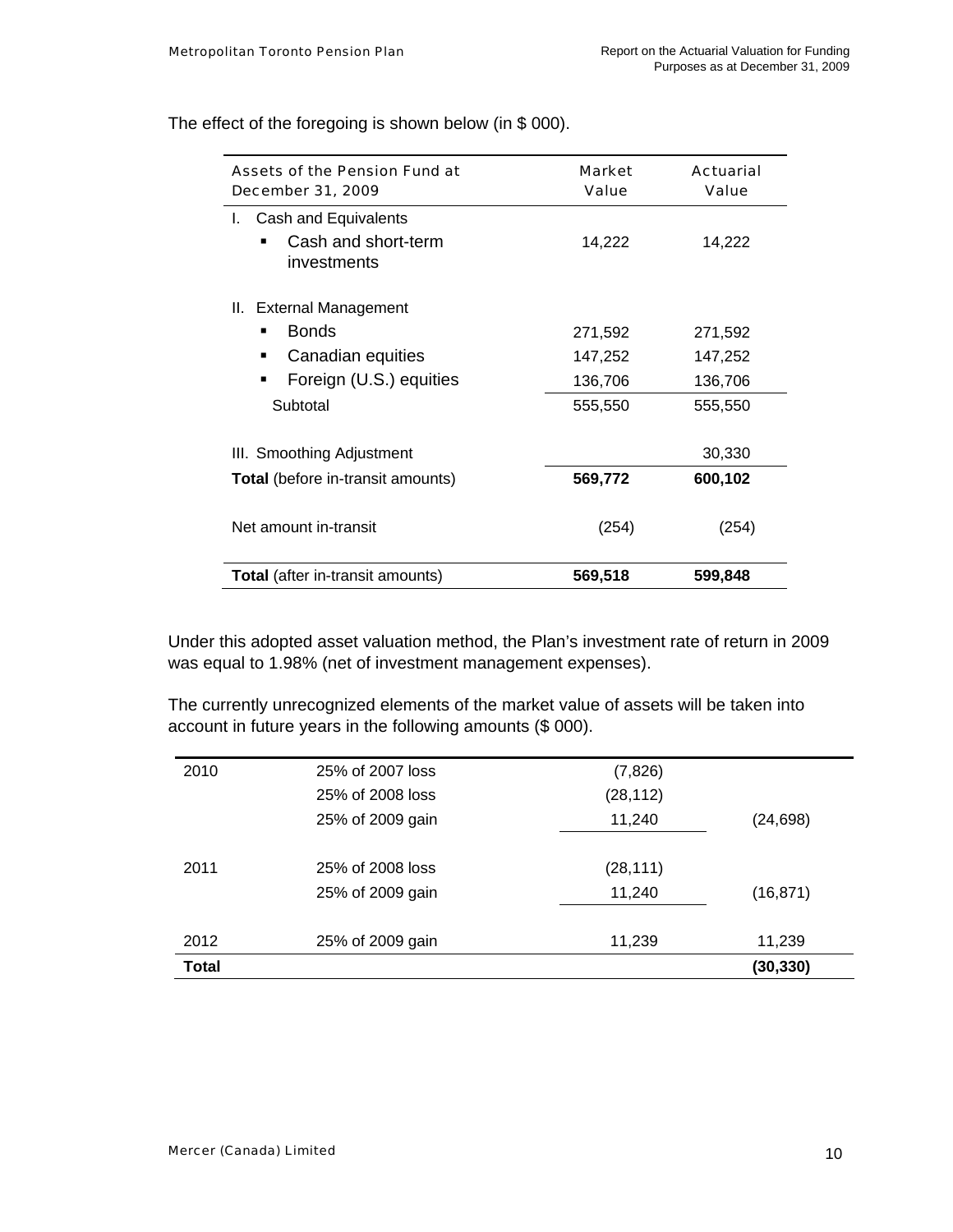The pension fund custodian is CIBC Mellon and the assets are invested in accordance with the investment policy by the following investment managers as at December 31, 2009:

| Manager             | <b>Investments</b>        |
|---------------------|---------------------------|
| TD Asset Management | Bonds & Canadian Equities |
| Fiera               | <b>Bonds</b>              |
| Gryphon             | <b>Canadian Equities</b>  |
| <b>State Street</b> | U.S. Equities             |

|      |                                          |          | <b>Market</b><br>Value | <b>Actuarial</b><br>Value |
|------|------------------------------------------|----------|------------------------|---------------------------|
|      | Value at 31.12.2008                      |          | 553,263                | 645,548                   |
|      | Net amount in-transit                    | 272      | 272                    | 272                       |
|      | Adjusted Value at 31.12.2008             |          | 553,535                | 645,820                   |
| I.   | Contributions                            |          |                        |                           |
|      | <b>Employee Contributions</b>            | $\Omega$ |                        |                           |
|      | <b>Employer Contributions</b>            | 0        | 0                      | 0                         |
| II.  | Adjusted Investment Income               |          | 74,960                 | 13,005                    |
| III. | Pensions & Other Benefits                |          |                        |                           |
|      | <b>Pensions for Members</b>              | 43,943   |                        |                           |
|      | Pensions for Widows & Others             | 13,639   |                        |                           |
|      | <b>Death Benefits</b>                    | 0        | (57, 582)              | (57, 582)                 |
|      | IV. Actuarial, Legal and Other Fees      |          |                        |                           |
|      | <b>Actuarial Fees</b>                    | 222      |                        |                           |
|      | <b>Custodial Fees</b>                    | 50       |                        |                           |
|      | <b>Investment Management Fees</b>        | 783      |                        |                           |
|      | Other Fees (audit, legal, etc.)          | 86       | (1, 141)               | (1, 141)                  |
|      | Value at 31.12.2009 (before in-transits) |          | 569,772                | 600,102                   |
|      | Net amount in-transit                    | (254)    | (254)                  | (254)                     |
|      | Value at 31.12.2009 (after in-transits)  |          | 569,518                | 599,848                   |

### **Reconciliation of Fund Assets (\$ 000)**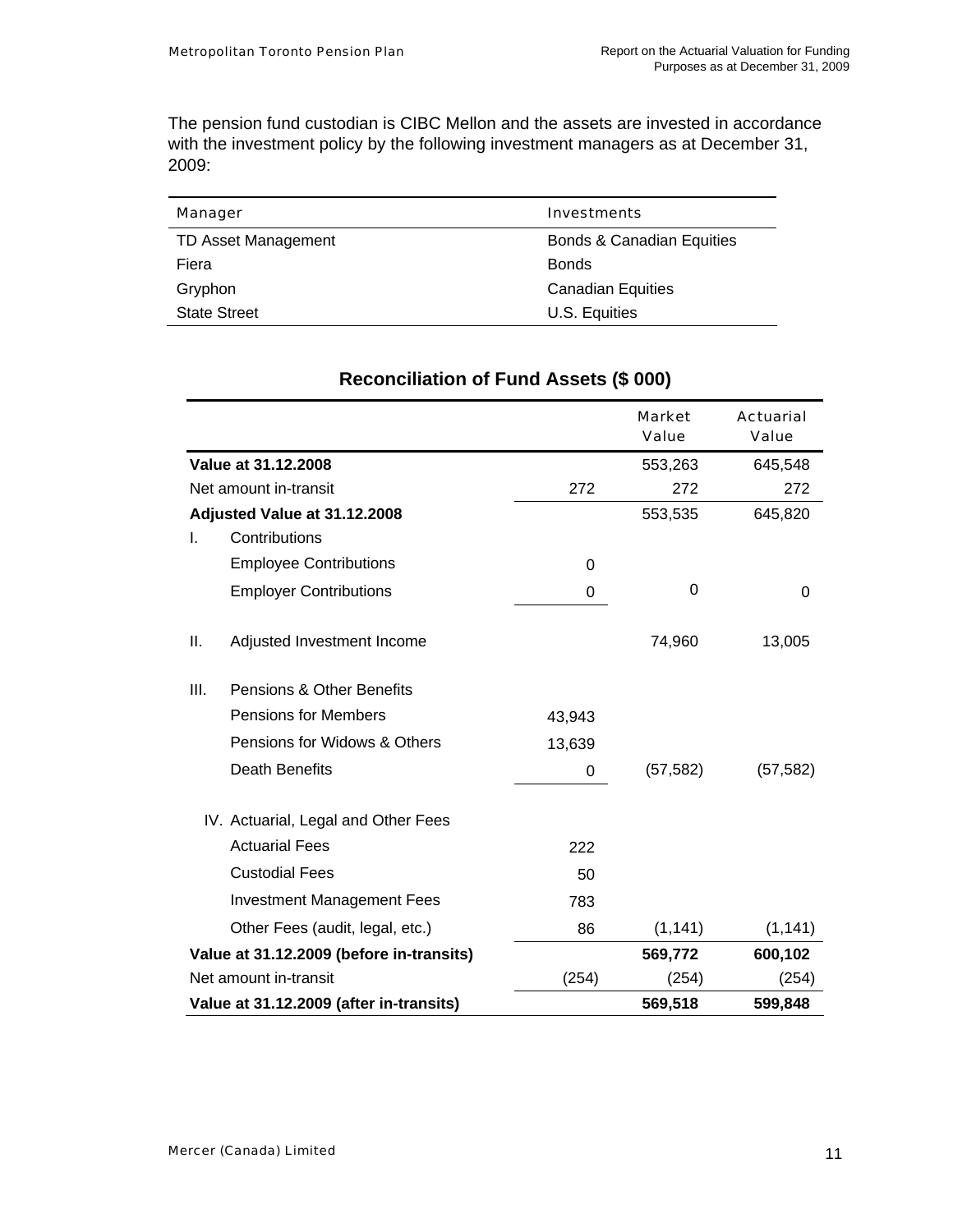## *Historical Fund Performance*

|      | Year-end<br><b>Market Value</b> | <b>Market Value</b><br><b>Rate of Return</b> | Year-end<br><b>Actuarial Value</b> | <b>Actuarial Value</b><br><b>Rate of Return</b> |
|------|---------------------------------|----------------------------------------------|------------------------------------|-------------------------------------------------|
| 2009 | \$569,518,000                   | 14.14%                                       | \$599,848,000                      | 1.98%                                           |
| 2008 | 553,263,000                     | $-11.50\%$                                   | 645,820,000                        | 1.86%                                           |
| 2007 | 688,253,000                     | 1.15%                                        | 692,666,000                        | 6.67%                                           |
| 2006 | 740,266,000                     | 9.80%                                        | 707,665,000                        | 8.52%                                           |
| 2005 | 732,883,000                     | 8.52%                                        | 711,097,000                        | 4.20%                                           |
| 2004 | 735.469.000                     | 7.05%                                        | 743,769,000                        | 1.63%                                           |
| 2003 | 748,494,000                     | 9.37%                                        | 794,867,000                        | 1.04%                                           |
| 2002 | 745,915,000                     | -5.95%                                       | 850,667,000                        | 1.79%                                           |
| 2001 | 859,535,000                     | $-0.16%$                                     | 899,582,000                        | 7.50%                                           |
| 2000 | 926,878,000                     | 3.25%                                        | 900,371,000                        | 11.67%                                          |
| 1999 | 965,949,000                     | 9.53%                                        | 871,990,000                        | 16.18%                                          |
| 1998 | 943,011,000                     | 16.45%                                       | 810,002,000                        | 17.38%                                          |

Annual rates of return, net of investment expenses, for the last 12 years are provided below on both a market value and actuarial value bases.

### *Historical Updates to Pensions In-Payment*

Annual cost-of-living adjustments (COLA) for the last 23 years, applicable to pensions that have been in payment for at least one year on the effective date, are provided below. Adjustments are currently based on a ratio of the index determined on a 12 month average to December of the current year over the average to December of the prior year.

| <b>Effective Date</b> | <b>COLA Update</b> | <b>Effective Date</b> | <b>COLA Update</b> |
|-----------------------|--------------------|-----------------------|--------------------|
| July 1, 1987          | 4.75%              | January 1, 1999       | 1.00%              |
| July 1, 1988          | 3.00%              | January 1, 2000       | 2.60%              |
| July 1, 1989          | 5.21%              | January 1, 2001       | 3.20%              |
| July 1, 1990          | 5.10%              | January 1, 2002       | 2.50%              |
| July 1, 1991          | 5.00%              | January 1, 2003       | 2.30%              |
| July 1, 1992          | 3.80%              | January 1, 2004       | 2.80%              |
| July 1, 1993          | 2.10%              | January 1, 2005       | 1.83%              |
| July 1, 1994          | 1.70%              | January 1, 2006       | 2.23%              |
| July 1, 1995          | 0.20%              | January 1, 2007       | 2.01%              |
| July 1, 1996          | 1.80%              | January 1, 2008       | 2.14%              |
| July 1, 1997          | 2.20%              | January 1, 2009       | 2.37%              |
| July 1, 1998          | 0.70%              |                       |                    |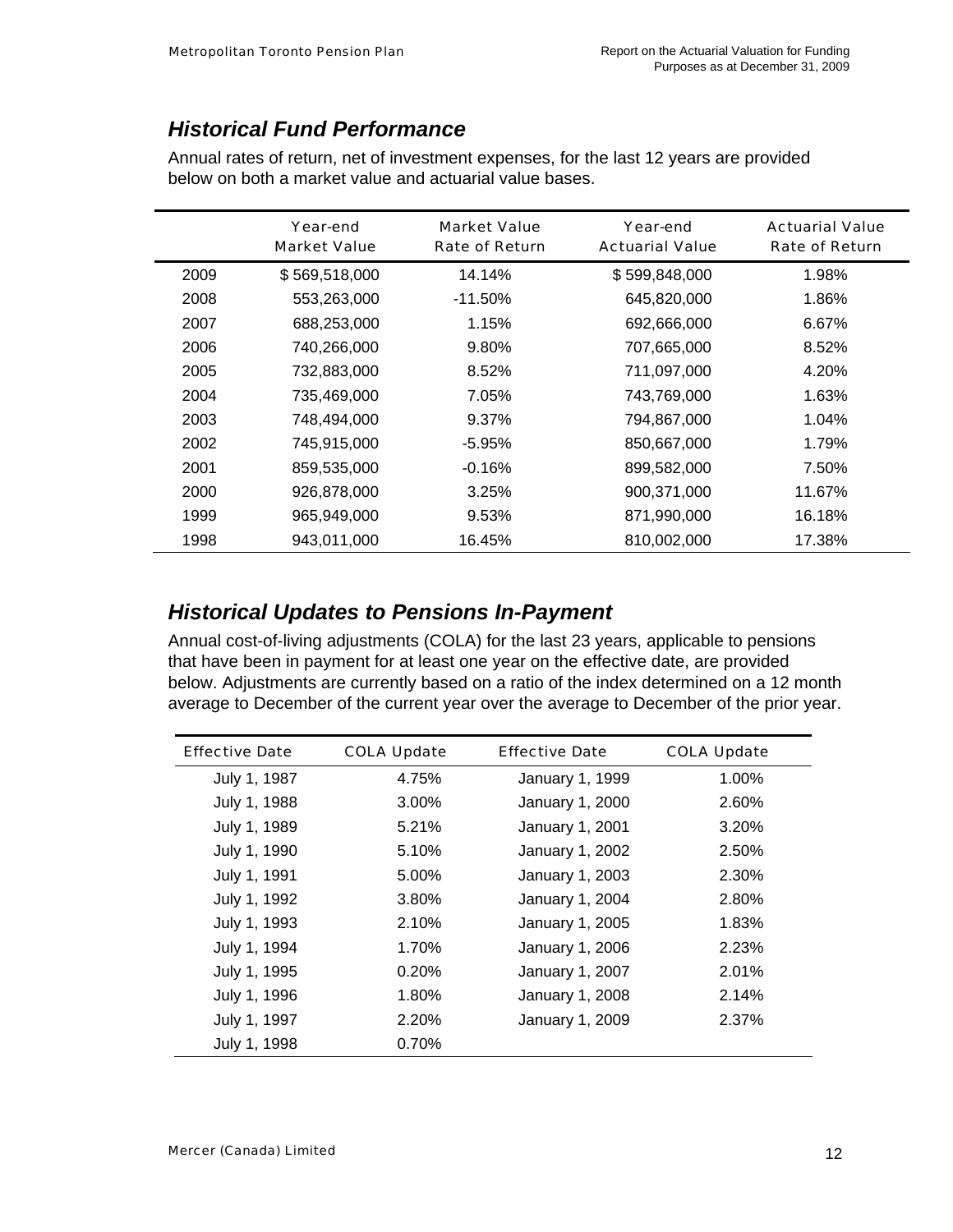

## Valuation Results – Going-Concern Basis

On the basis of the foregoing, the financial position of the Plan on the going-concern basis as at December 31, 2009, with comparable results from the previous valuation, is summarized below:

|                                                   | Dec. 31, 2009<br>(\$000) | Dec. 31, 2008<br>(\$000) |
|---------------------------------------------------|--------------------------|--------------------------|
| <b>Assets</b>                                     |                          |                          |
| Value of Pension Fund                             | 600,102                  | 646,092                  |
| Net amount in-transit                             | (254)                    | (272)                    |
| Actuarial value of assets                         | 599,848                  | 645,820                  |
| Liabilities                                       |                          |                          |
| Active members                                    |                          |                          |
| Regular members                                   | 2,331                    | 3,535                    |
| Fire-fighters                                     | 0                        | 0                        |
| Total actives                                     | 2,331                    | 3,535                    |
| Disabled and suspended members<br>٠               | 308                      | 202                      |
| Retired members' pensions<br>٠                    | 397,307                  | 415,610                  |
| Spouses and other survivor pensions<br>■          | 103,565                  | 103,026                  |
| Vested deferred members<br>■                      | 139                      | 153                      |
| Reserve for possible surplus distribution to<br>٠ |                          |                          |
| retired members                                   | 7,972                    | 8,550                    |
| <b>Total actuarial liabilities</b>                | 511,622                  | 531,076                  |
| Funding excess/(unfunded liability) *             | 88,226                   | 114,744                  |

#### **Financial Position – Going-Concern Basis**

\* *The going-concern position is subject to change pending resolution of the 50% rule excess refund issue.*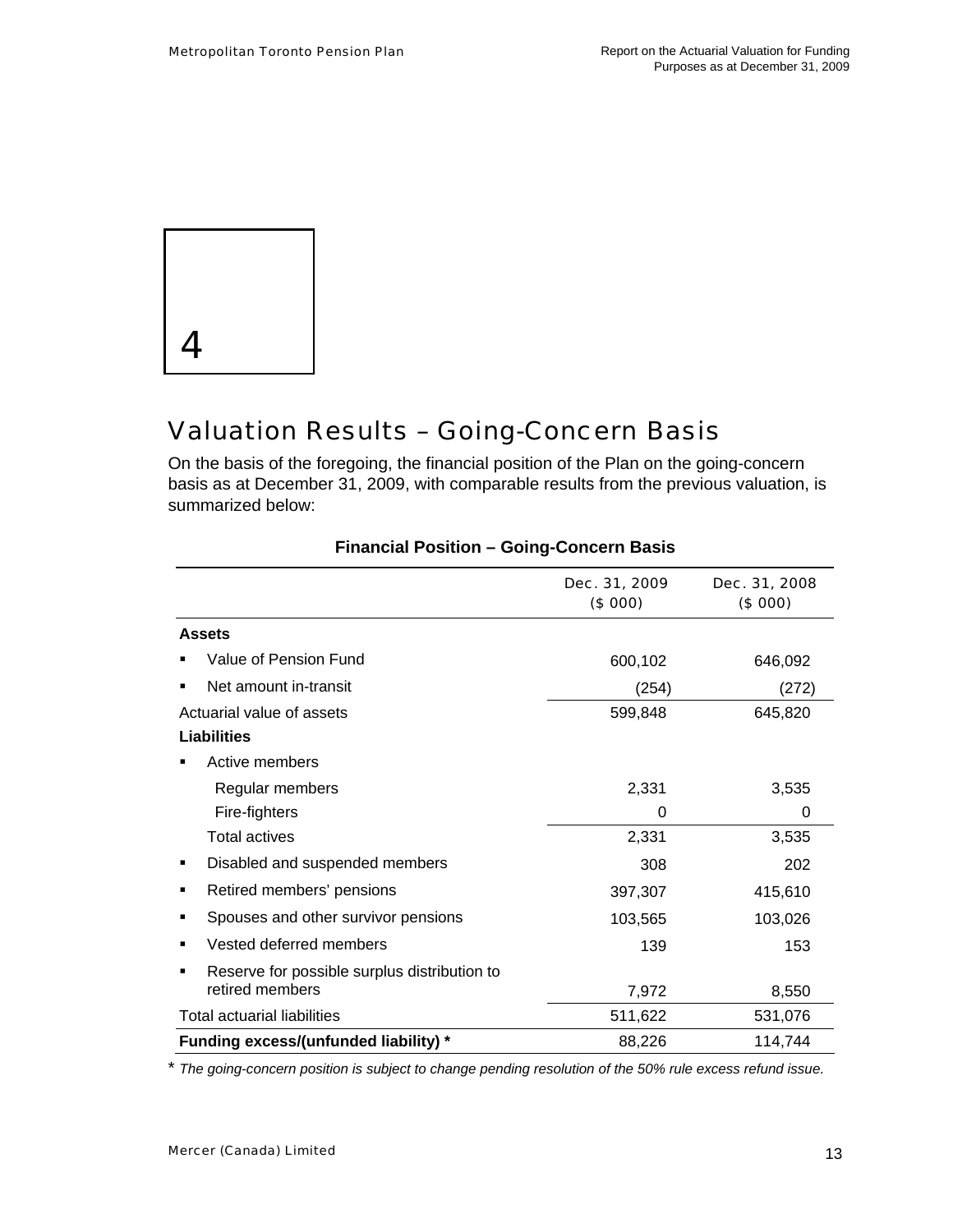It should be noted that all figures are net of Government Annuity pensions credited to certain members under predecessor pension plans.

## Current Service Cost

The estimated value of the benefits that will accrue on behalf of the active members during 2010, and a comparison with the corresponding value for 2009 determined in the prior valuation, is summarized below:

|                                                                     | 2010                               | 2009                               |
|---------------------------------------------------------------------|------------------------------------|------------------------------------|
| <b>Estimated Employer current service cost</b>                      | \$0                                | \$0                                |
| Estimated Member required contributions                             | \$0                                | \$0                                |
| Employer current service cost as<br>a percentage of member earnings |                                    |                                    |
| <b>Firefighters</b>                                                 | 6.5% up to YMPE,<br>8.0% in excess | 6.5% up to YMPE,<br>8.0% in excess |
| <b>Other Members</b>                                                | 5.5% up to YMPE,<br>7.0% in excess | 5.5% up to YMPE,<br>7.0% in excess |

As at December 31, 2009 all active members had completed 35.0 years of credited service. Therefore, no further contributions for current service are required by the Employer and the Plan members.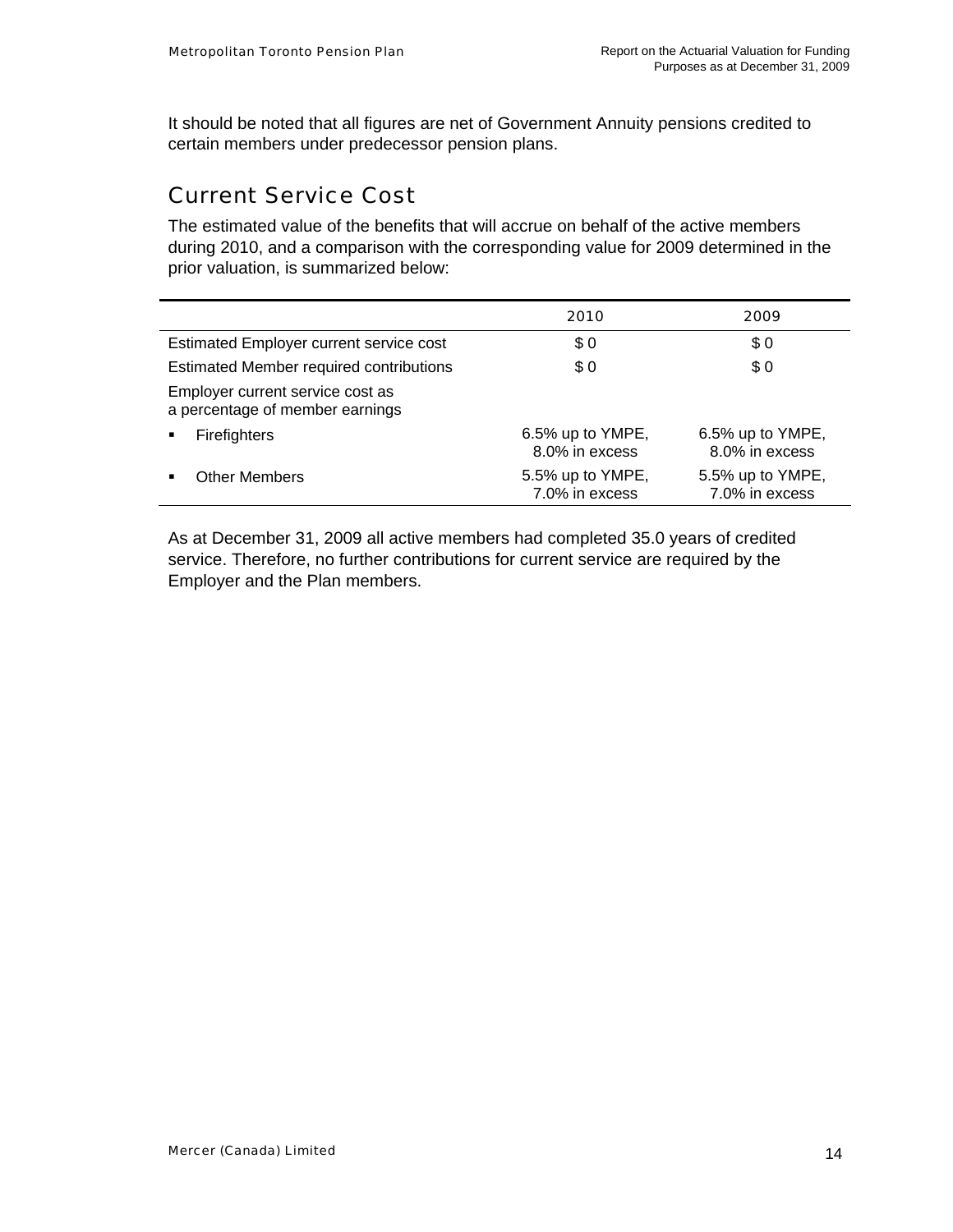

## Reconciliation of Going-Concern

## Financial Position

As the foregoing actuarial balance sheet indicates, the Plan has a funding excess aggregating \$ 88,226,000 on the valuation date. The analysis of change in the funding excess during 2009 is as follows.

|                                                           | (\$000)   | (\$000)   |
|-----------------------------------------------------------|-----------|-----------|
| <b>Funding Excess at December 31, 2008</b>                |           | 114,744   |
|                                                           |           |           |
| COLA increase at 1/1/2008                                 | (12, 232) |           |
| Interest on reserve account at 5.50% per year, after COLA | 5,638     | (6, 594)  |
|                                                           |           |           |
| Experience gains (losses)                                 |           |           |
| Investment experience                                     | (22, 327) |           |
| Retirement experience                                     | 124       |           |
| Mortality experience                                      | 1,221     |           |
| Wage increases (greater) lower than expected              | 46        |           |
| Recalculation of surplus distribution reserve<br>٠        | 1,048     |           |
| Miscellaneous gains (losses)                              | (36)      | (19, 924) |
|                                                           |           |           |
| <b>Funding Excess at December 31, 2009</b>                |           | 88,226    |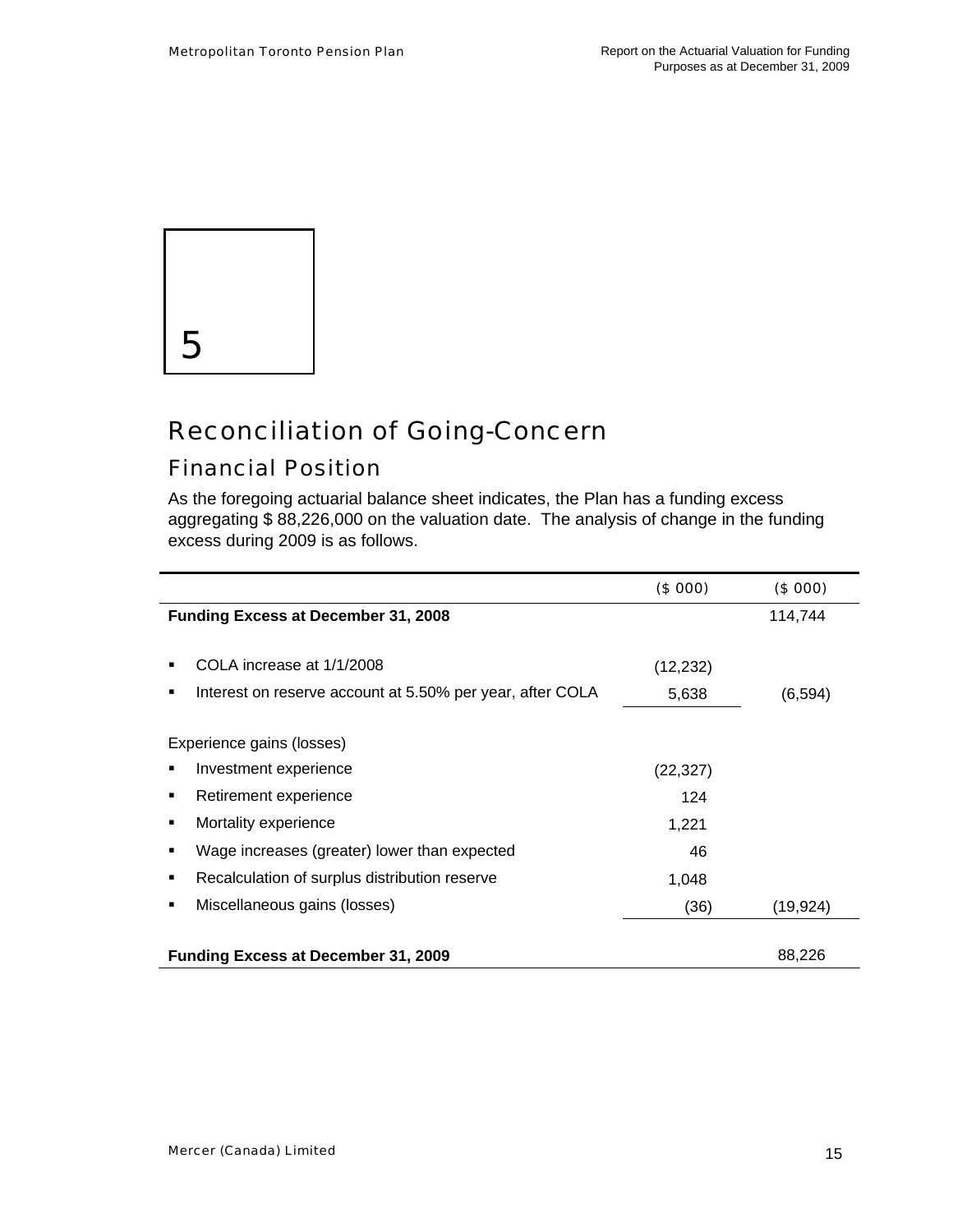

## Valuation Results – Solvency Basis

When conducting a solvency valuation, we determine the relationship between the respective values of the Plan's assets and its liabilities on a solvency basis, determined in accordance with the *Pension Benefits Act (Ontario)*. The value of the Plan's assets and liabilities on a solvency basis are related to the corresponding values calculated as though the Plan were wound up and settled on the valuation date.

A four year smoothing method (similar to the going-concern smoothing method) has been applied to determine the solvency assets and liabilities. Further details are provided in Appendix D.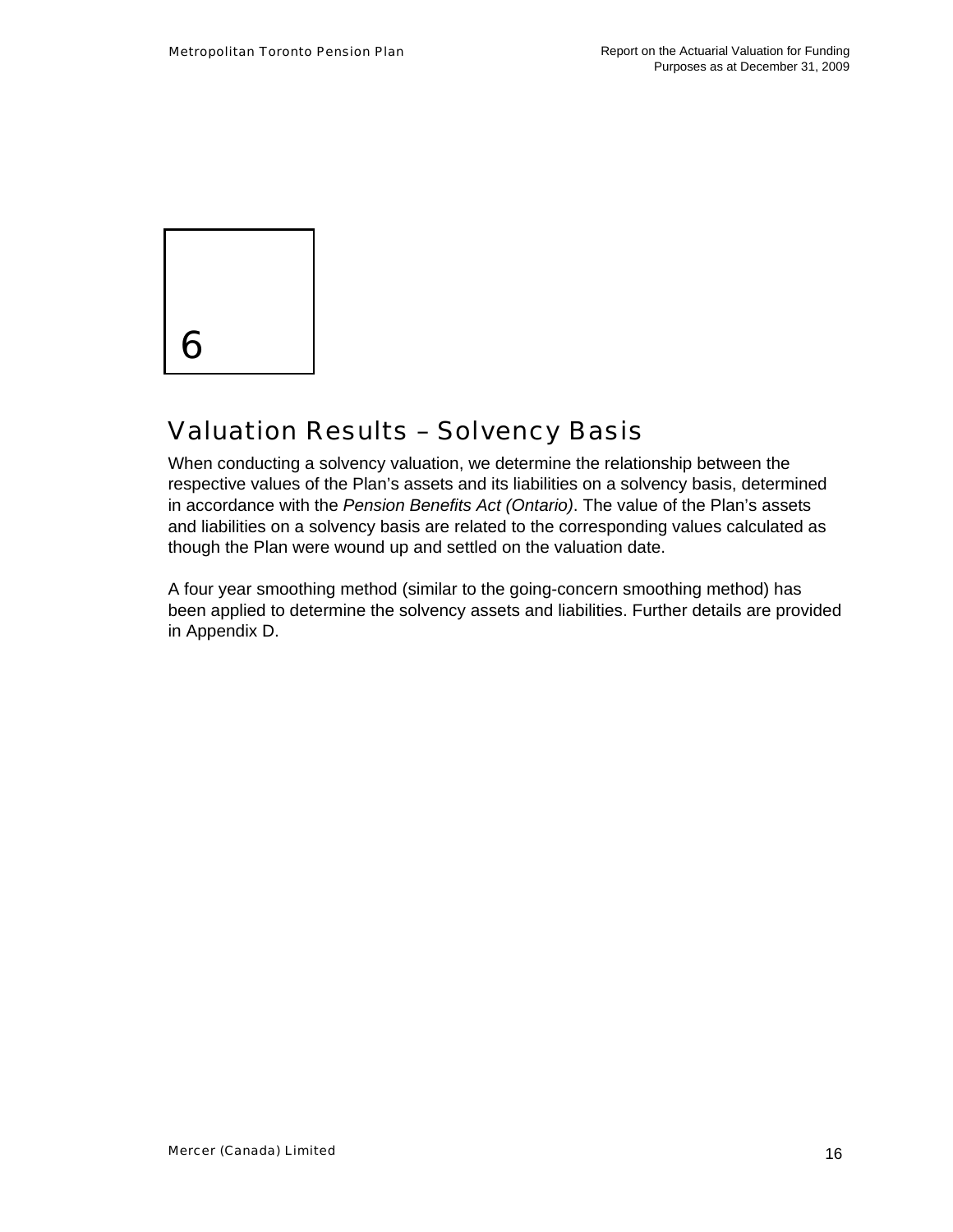## Financial Position on a Solvency Basis

The Plan's solvency position as at December 31, 2009, in comparison with that of the previous valuation as at December 31, 2008, is determined as follows:

|                                                      | Dec. 31, 2009<br>(\$000) | Dec. 31, 2008<br>(\$000) |
|------------------------------------------------------|--------------------------|--------------------------|
| <b>Assets</b>                                        |                          |                          |
| Market value of assets (before in-transit amounts)   | 569,772                  | 553,535                  |
| Net amount in-transit                                | (254)                    | (272)                    |
| Market value of assets (after in-transit amounts)    | 569,518                  | 553,263                  |
| <b>Termination expenses</b>                          | (433)                    | (451)                    |
| Solvency assets                                      | 569,085                  | 552,812                  |
| Solvency asset adjustment (averaging method)         | 23,527 *                 | 86,853                   |
| Adjusted solvency assets                             | 592,612                  | 639,665                  |
| <b>Actuarial liability</b>                           |                          |                          |
| Present value of accrued benefits for:               |                          |                          |
| active members                                       | 2,528                    | 3,726                    |
| disabled and suspended members                       | 329                      | 233                      |
| retired members                                      | 430,286                  | 434,908                  |
| survivors                                            | 111,047                  | 107,293                  |
| vested deferred members                              | 152                      | 162                      |
| reserve for possible surplus distribution to retired |                          |                          |
| members                                              | 7,972                    | 8,550                    |
| Solvency liabilities                                 | 552,314                  | 554,872                  |
| Solvency liability adjustment                        | (5,356)                  | 9,108                    |
| <b>Total actuarial liability</b>                     | 546,958                  | 563,980                  |
| Solvency excess/(deficiency) **                      | 45,654                   | 75,685                   |
| <b>Transfer ratio</b>                                | 1.00                     | 0.99                     |

### Financial Position – Solvency Basis

\* *Averaging method adjustment = 75% of investment gains from 2009, \$(37,162,000), plus 50% of investment losses from 2008, \$53,751,000, plus 25% of investment losses from 2007, \$6,938,000.* 

*\*\* The solvency position is subject to change pending resolution of the 50% rule excess refund issue.*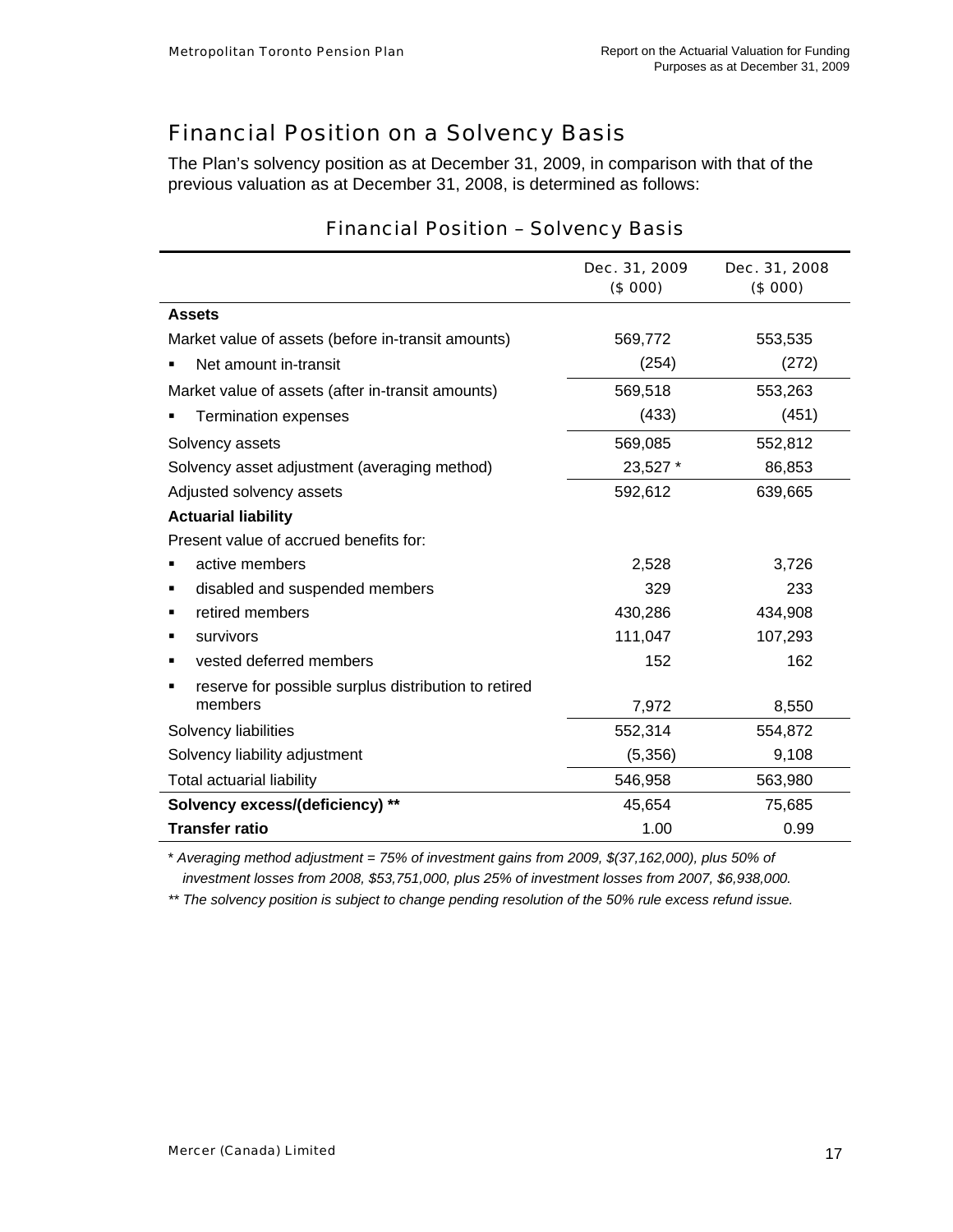## *Payment of Benefits*

If the transfer ratio is less than one, the Plan administrator should ensure that the monthly special payments are sufficient to meet the requirements of the Act to allow for the full payment of benefits. Otherwise, the Plan administrator should take the actions prescribed by the Act.

### *Impact of Plan Wind-Up*

In our opinion, the market value of the Plan's assets would be greater than the actuarial liabilities if the Plan were to be wound up on the valuation date. Specifically, as at December 31, 2009, the market value of assets of \$ 569,085,000 would exceed the actuarial liabilities of \$ 552,314,000 by an amount of \$ 16,771,000. For purposes of this calculation, the market value of assets includes amounts in-transit and a provision for termination expenses that might be payable from the pension fund. It should be noted that the financial position on the windup basis is subject to change pending resolution of the 50% rule excess refund issue.

## *Pension Benefits Guarantee Fund (PBGF) Assessment*

In accordance with subsection 47(1)(p.14) of the Regulations under the *Pension Benefits Act (Ontario)*, the pension benefits provided by this Plan are not guaranteed by the Pension Benefits Guarantee Fund (PBGF) and are therefore exempt from the filing of PBGF assessment certificate (subsection 18(7) of the Regulations) and payment of an annual PBGF assessment (section 37 of the Regulations).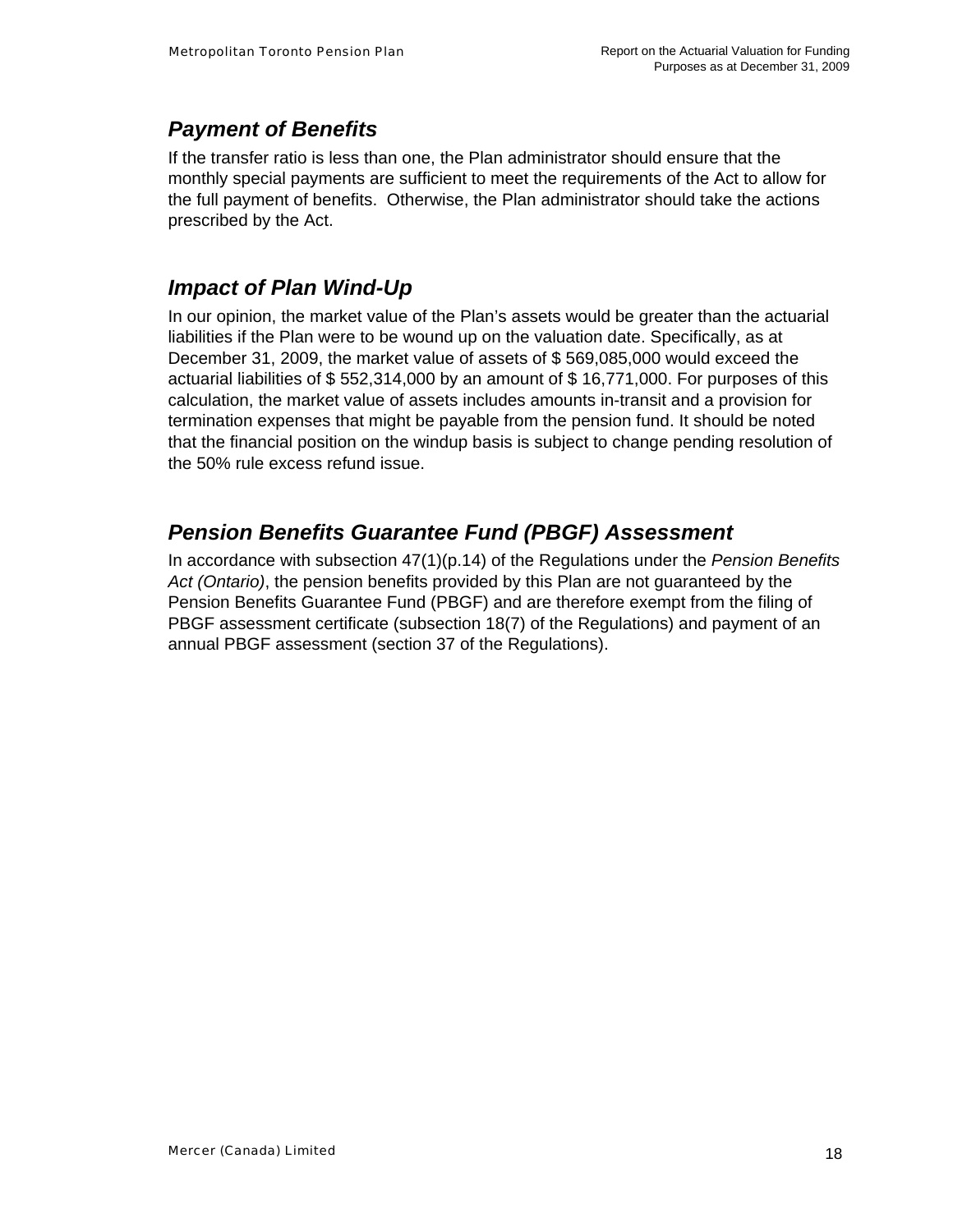

## Indexation Reserve Account

### General

The pension plan that the Plan can be fairly compared with is the Ontario Municipal Employees Retirement System (OMERS). OMERS has adopted automatic indexation. It was, and is, our opinion that the Plan with its closed membership could not afford to undertake automatic indexation but, instead, must use available assets to meet inflationary pressures on a yearly basis.

Therefore, in 1991 a policy was recommended and adopted that:

- a) assets not required to meet specific current pension liabilities be held in an Indexation Reserve Account (IRA);
- b) the IRA be limited to 30% of the going-concern liability for non-indexed benefits;
- c) the IRA be built up to the maximum before any allocation of surplus be considered; and
- d) minor improvements in pension benefits and increases in pensions due to cost-of-living inflation should be limited to the extent that the IRA is sufficient.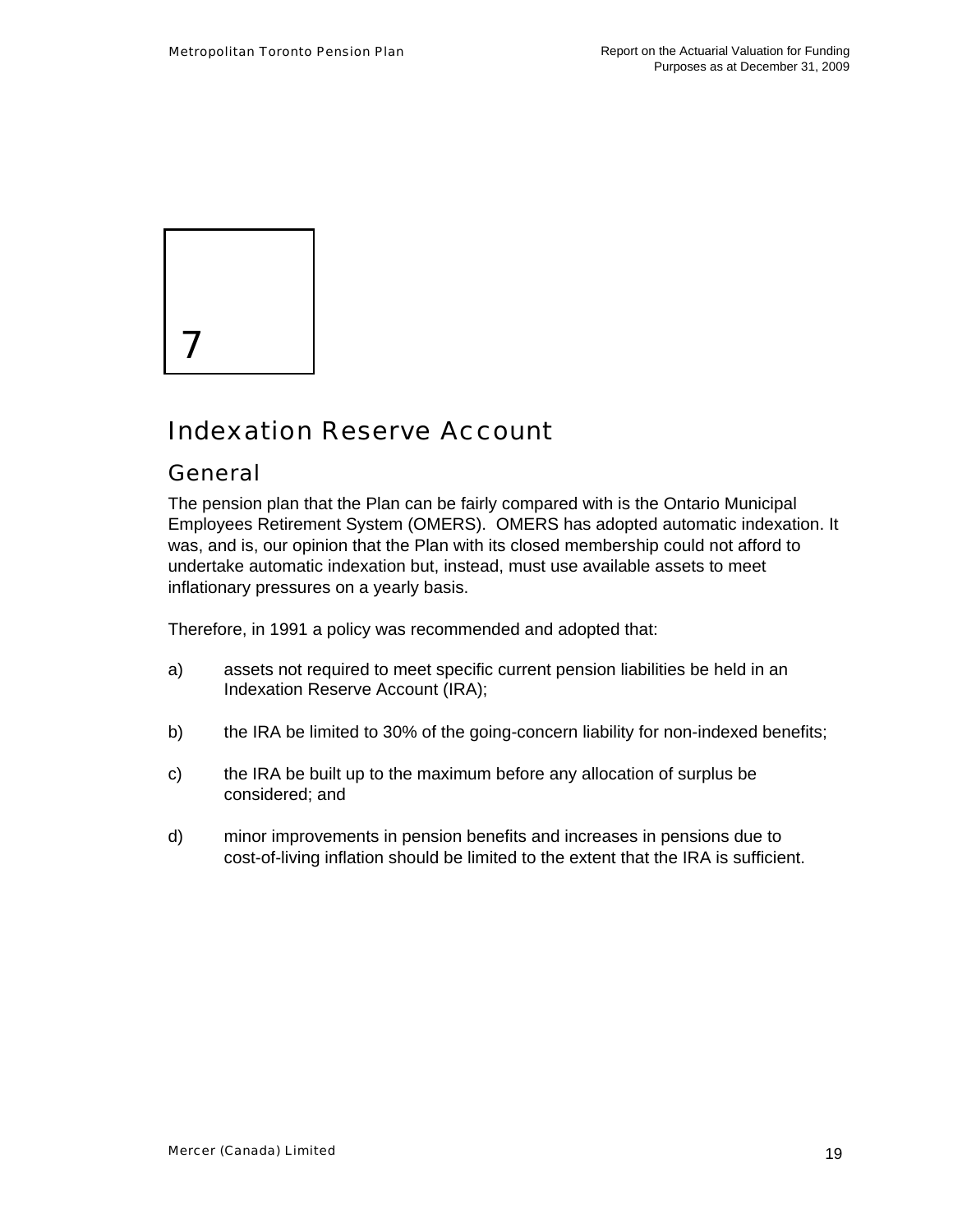## Indexation Reserve Account

The change in the Indexation Reserve Account during 2008 is outlined below.

| Indexation Reserve Account at December 31, 2008<br>75,685<br>January 1, 2008 cost-of-living increases to pensions<br>(12, 787)<br><b>Indexation Reserve Account at January 1, 2009</b><br>62,898<br>Indexation Reserve Account at December 31, 2009<br>88,226<br>Going-concern excess (deficiency)<br>a)<br>45,654<br>Solvency excess (deficiency)<br>b)<br>Indexation Reserve Account (lesser of (a) and (b))<br>45,654<br>January 1, 2010 recommended cost-of-living increases to<br>pensions<br>(1,598)<br><b>Indexation Reserve Account at January 1, 2010</b><br>44,056 | (\$000) | (\$000) |
|------------------------------------------------------------------------------------------------------------------------------------------------------------------------------------------------------------------------------------------------------------------------------------------------------------------------------------------------------------------------------------------------------------------------------------------------------------------------------------------------------------------------------------------------------------------------------|---------|---------|
|                                                                                                                                                                                                                                                                                                                                                                                                                                                                                                                                                                              |         |         |
|                                                                                                                                                                                                                                                                                                                                                                                                                                                                                                                                                                              |         |         |
|                                                                                                                                                                                                                                                                                                                                                                                                                                                                                                                                                                              |         |         |
|                                                                                                                                                                                                                                                                                                                                                                                                                                                                                                                                                                              |         |         |
|                                                                                                                                                                                                                                                                                                                                                                                                                                                                                                                                                                              |         |         |
|                                                                                                                                                                                                                                                                                                                                                                                                                                                                                                                                                                              |         |         |
|                                                                                                                                                                                                                                                                                                                                                                                                                                                                                                                                                                              |         |         |
|                                                                                                                                                                                                                                                                                                                                                                                                                                                                                                                                                                              |         |         |

*Note: The Indexation Reserve Account (IRA) is not to exceed 30% of the going-concern liability, or \$ 153,487,000.*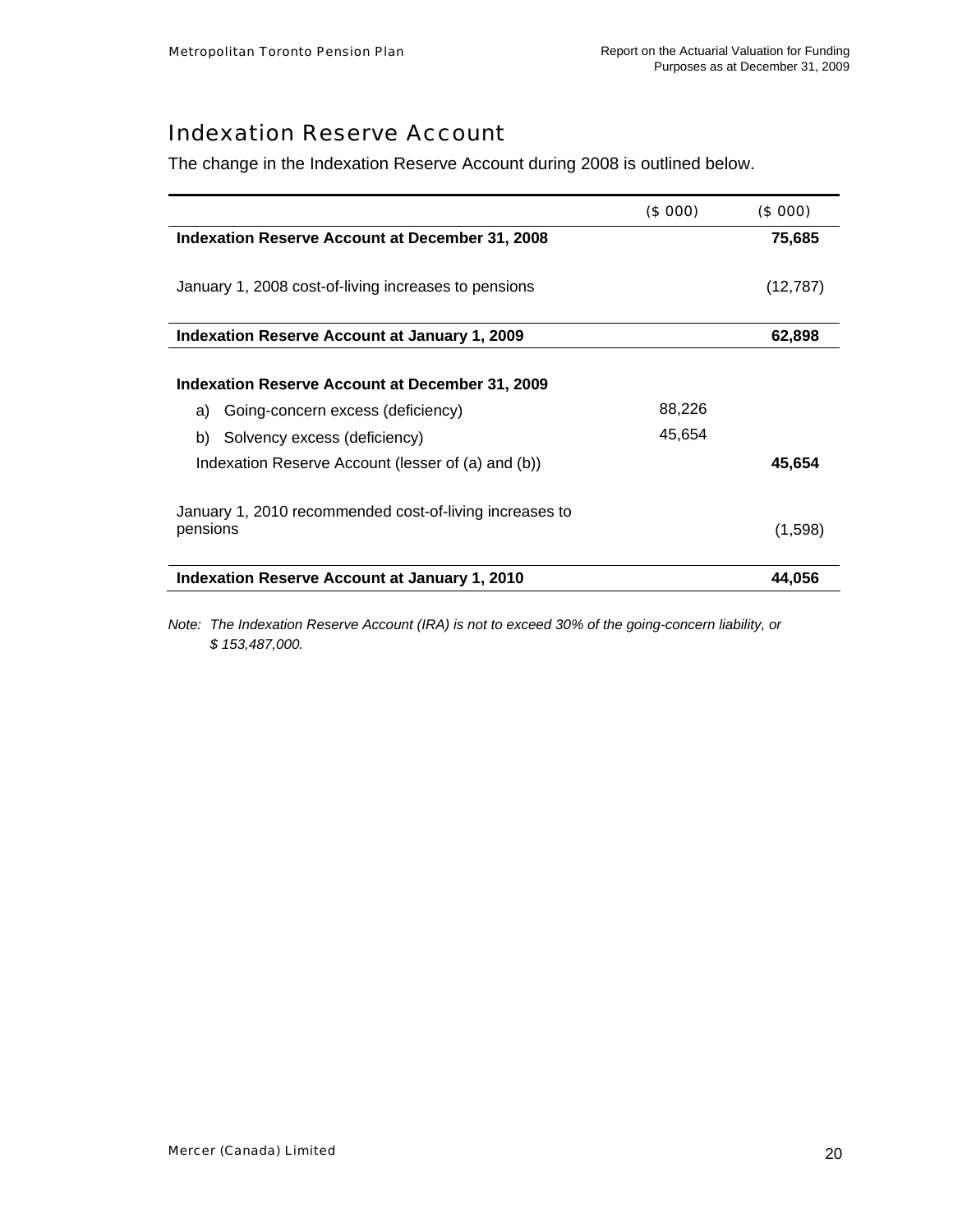

## Recommendations

## Active Members

No improvements are recommended at this time.

## Retired Members

It is recommended that an increase of 0.30% be granted on pensions, effective January 1, 2010, to pensioners on benefit for more than one year and a proportionate increase of 0.025% for each month of pension payment made in 2009 be granted for pensioners who retired during 2009 for which the total estimated cost is \$ 1,494,000 on the going-concern basis, or \$1,598,000 on the solvency basis. The pension increase schedule is provided below.

| <b>Number of Months</b><br>of payment | Adjustment<br>Percentage |
|---------------------------------------|--------------------------|
| 12 or greater                         | 0.300%                   |
| 11                                    | 0.275%                   |
| 10                                    | 0.250%                   |
| 9                                     | 0.225%                   |
| 8                                     | 0.200%                   |
| 7                                     | 0.175%                   |
| 6                                     | 0.150%                   |
| 5                                     | 0.125%                   |
| 4                                     | 0.100%                   |
| 3                                     | 0.075%                   |
| 2                                     | 0.050%                   |
|                                       | 0.025%                   |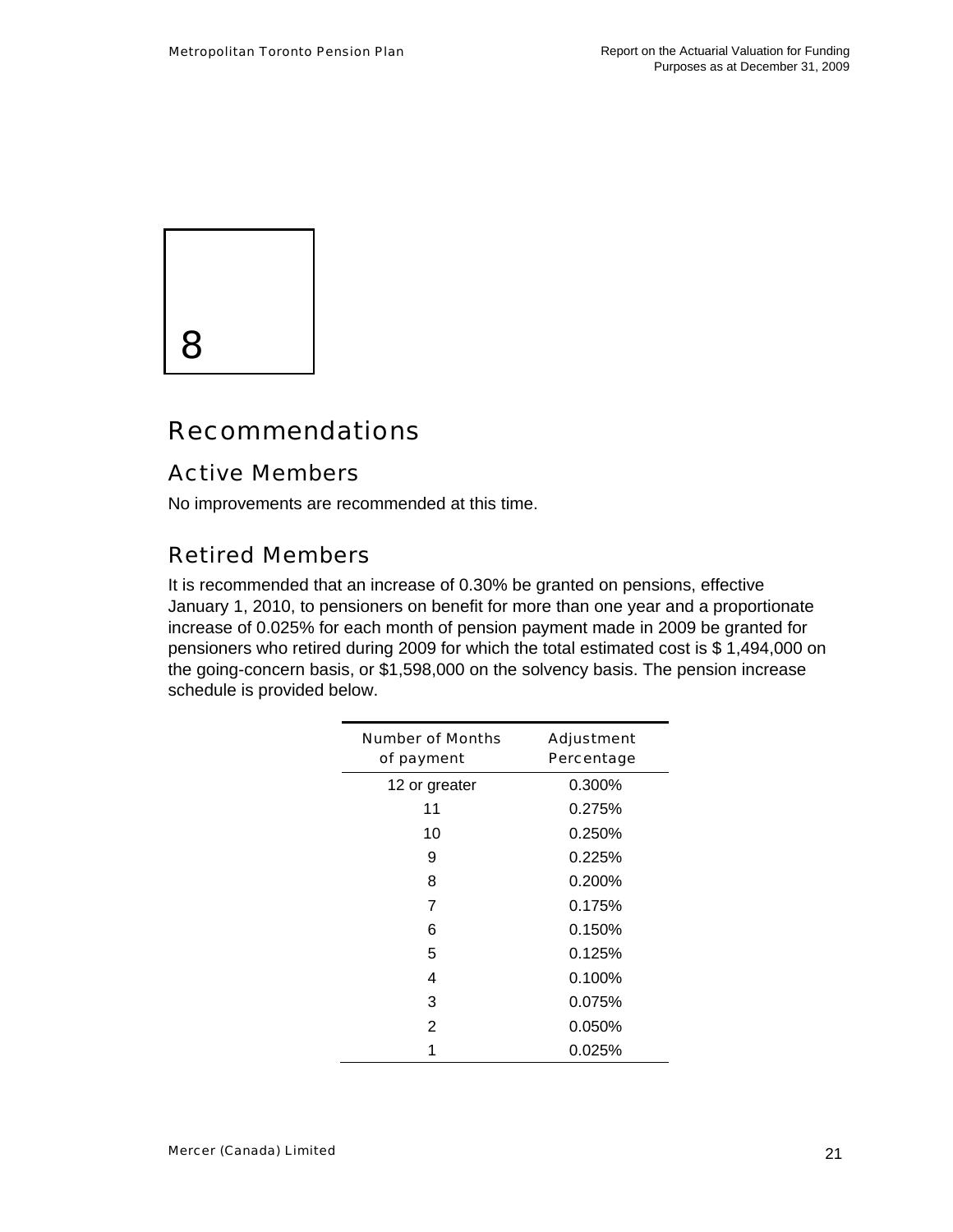

## Actuarial Opinion

#### **With respect to the Actuarial Valuation as at December 31, 2009 of the Metropolitan Toronto Pension Plan**  FSCO and CRA Registration No. 0351577

It is hereby certified that, in our opinion, with respect to the Metropolitan Toronto Pension Plan:

- 1) since all active members had attained 35 years of pensionable service as at December 31, 2009, current service contributions for 2010, and thereafter, are nil;
- 2) on a going-concern basis, the Plan was in satisfactory financial condition as at December 31, 2009, having a funding excess of \$ 88,226,000;
- 3) on a solvency basis, the Plan has a solvency excess of \$ 45,654,000 as at December 31, 2009;
- 4) adoption of the recommendations in Section 8 of this Report would still leave the Plan in satisfactory financial condition as at January 1, 2010, with an estimated going- concern funding excess of \$ 86,732,000 and an estimated solvency excess of \$ 44,056,000;
- 5) the financial positions of the Plan on the going-concern and solvency bases are subject to change pending resolution of the 50% rule excess refund issue;
- 6) as at December 31, 2009, the transfer ratio of the Plan is 1.00 and the Prior Year Credit Balance is \$ 0;
- 7) the Plan benefits are not guaranteed by the Pension Benefits Guarantee Fund and are therefore exempt from the annual filing of the PBGF assessment certificate and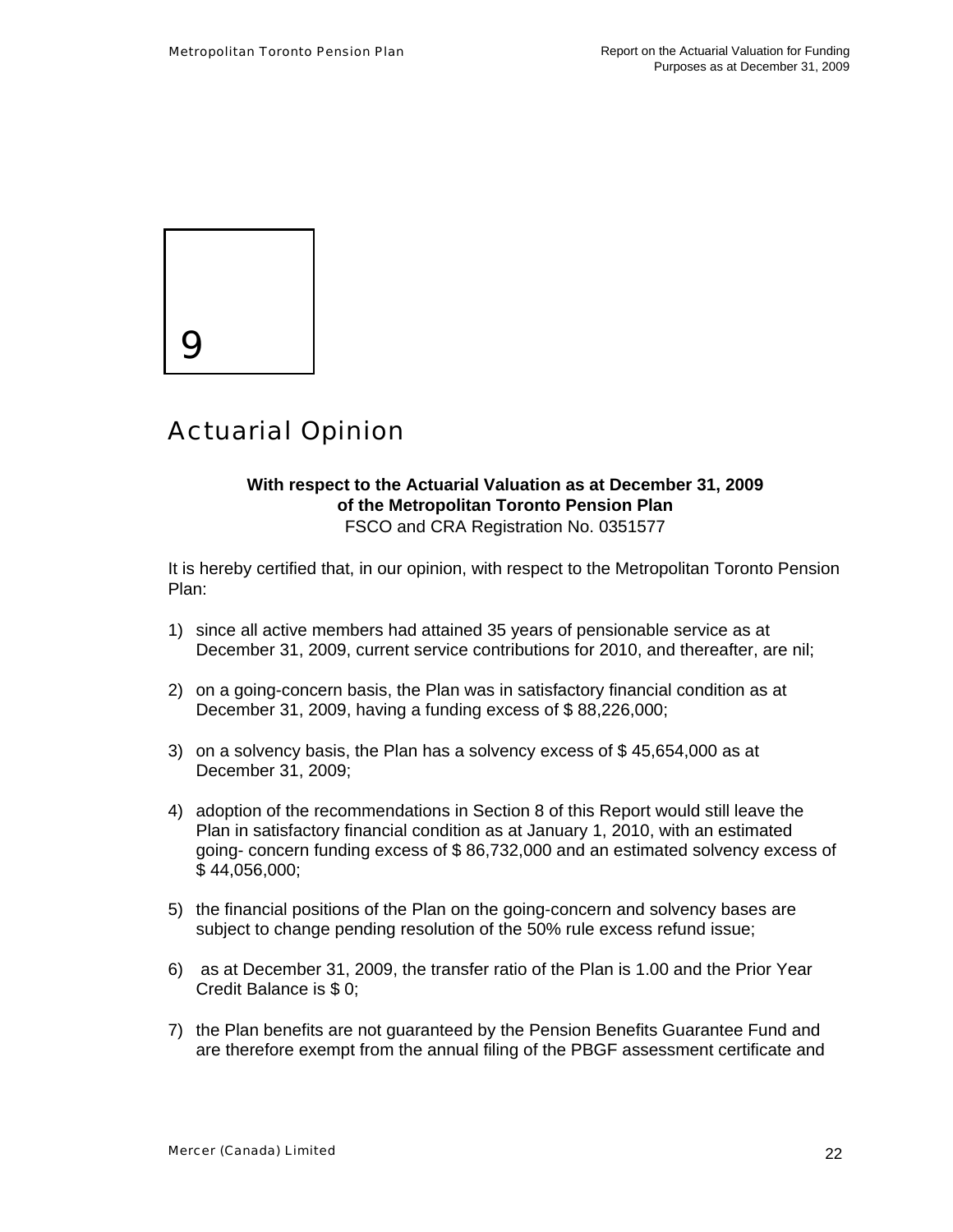payment of any associated fees, in accordance with subsection  $47(1)(p.14)$  of the Regulations under the *Pension Benefits Act (Ontario)*.

In our opinion,

- the data on which the valuation is based are sufficient and reliable for the purpose of the valuation.
- the assumptions are, in aggregate, appropriate for the purpose of the valuation.
- the methods employed in the valuation are appropriate for the purpose of the valuation.
- the actuarial liabilities would exceed the value of the assets if the Plan were to be wound up on the valuation date.

This report has been prepared, and our opinions have been given, in accordance with accepted actuarial practice.

Anil Narale Fellow of the Canadian Institute of Actuaries Fellow of the Society of Actuaries

ach Rebeyer

 Frank Dekeyser Associate of the Society of Actuaries

April 15, 2010 **April 15, 2010** 

Date **Date Date Date Date**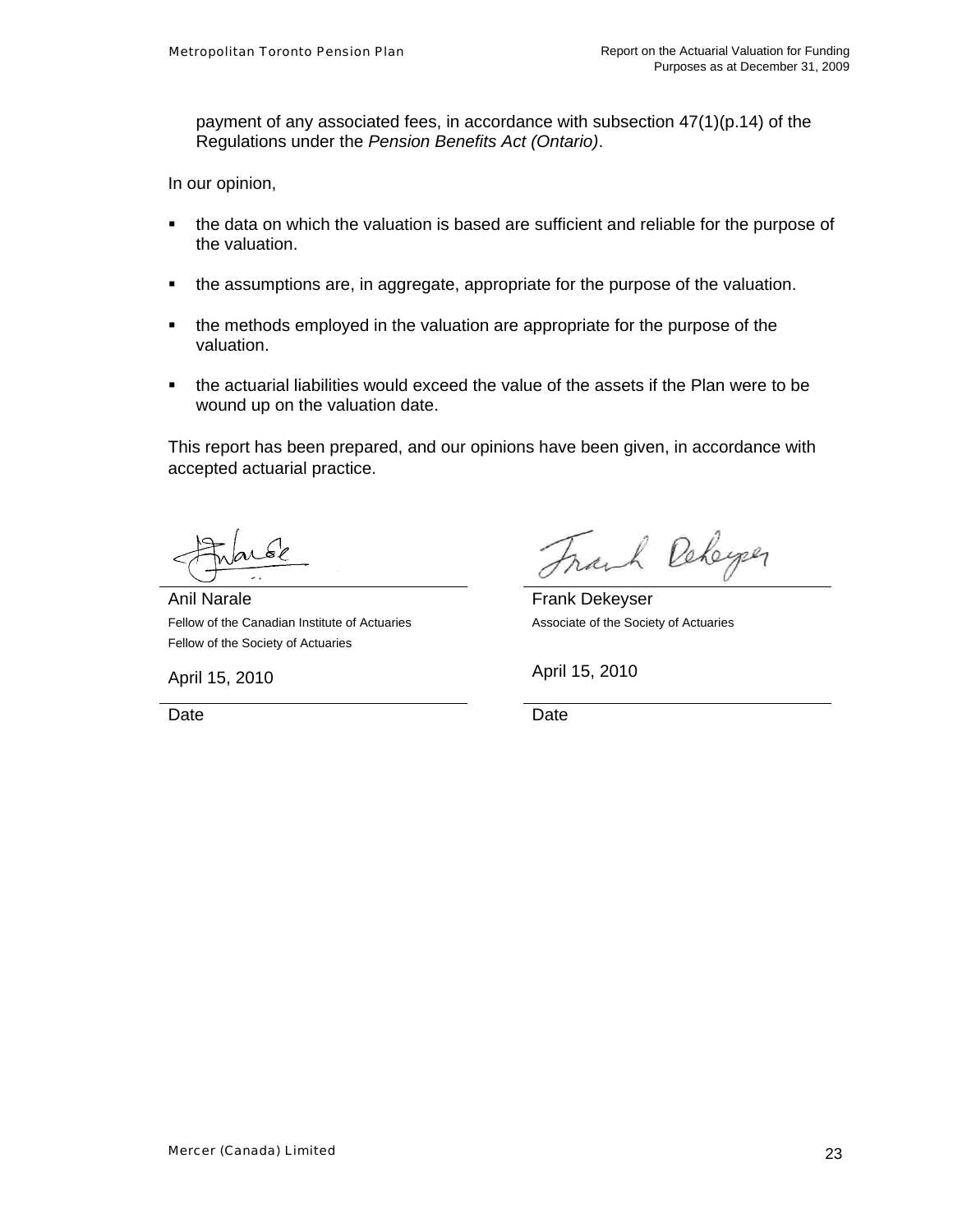

## By-law Provisions

The following is a summary of the main provisions of the Plan, contained in By-law no. 15-92, which are relevant to the actuarial valuation. For complete details reference should be made to the formal plan document.

| <b>Effective Date:</b>        | January 1, 1954.                                                                                                                                                                                                                                                                                                                                                    |
|-------------------------------|---------------------------------------------------------------------------------------------------------------------------------------------------------------------------------------------------------------------------------------------------------------------------------------------------------------------------------------------------------------------|
| Membership:                   | Employees of the Employer and predecessor employers who<br>were hired before July 1, 1968.                                                                                                                                                                                                                                                                          |
| <b>Normal Retirement:</b>     | Regular Members – age 65; and<br>Firefighters $-$ age 60                                                                                                                                                                                                                                                                                                            |
| <b>Early Retirement:</b>      | Unreduced pensions when age plus service total 85 or more.<br>Firefighters also have a "30 and out" early retirement clause.<br>The early retirement penalty is 4% per year (5% per year pre-<br>1992). However, for a 5-year period beginning July 1, 1998,<br>the rule of 85 was replaced by 80 and the early retirement<br>penalty was reduced to 2.0% per year. |
| <b>Disability Retirement:</b> | Permitted, with full accrued pensions,                                                                                                                                                                                                                                                                                                                              |
|                               | (a) after 10 years service, upon total and permanent disability;<br>or                                                                                                                                                                                                                                                                                              |
|                               | (b) after 20 years service, upon inability of performing current<br>job.                                                                                                                                                                                                                                                                                            |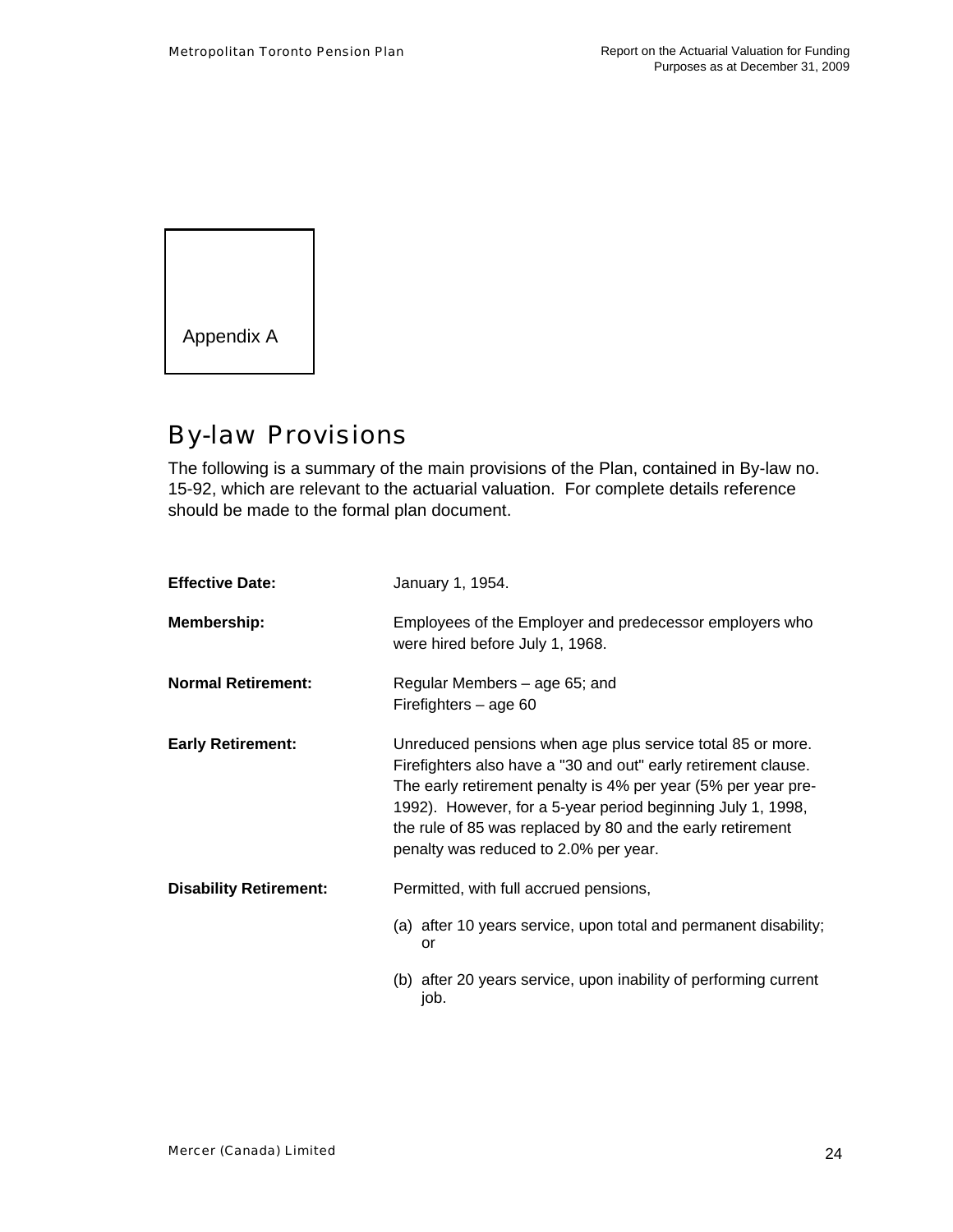| <b>Member Contributions:</b>                           | 51/2% of annual pensionable earnings up to the Canada<br>Pension Plan Y.M.P.E., and 7% of higher annual earnings until<br>Credited Service equals or exceeds 35 years.                                                                                                                                                                                    |
|--------------------------------------------------------|-----------------------------------------------------------------------------------------------------------------------------------------------------------------------------------------------------------------------------------------------------------------------------------------------------------------------------------------------------------|
|                                                        | Firefighters must contribute an additional 1% of pensionable<br>earnings.                                                                                                                                                                                                                                                                                 |
|                                                        | However, for a six-month period beginning July 1, 1998,<br>member contributions were reduced by 2%. Member<br>contributions were entirely eliminated for the years 1999 to<br>2004. Since all active Members had completed 35 years of<br>pensionable service as at December 31, 2004, there are no<br>further contribution requirements after this date. |
|                                                        | A refund of contributions previously made by members after<br>completion of 35 years of credited service was made in 2000.                                                                                                                                                                                                                                |
| <b>Employer Contributions:</b>                         | Same as Member contributions.                                                                                                                                                                                                                                                                                                                             |
| <b>Normal Retirement</b><br><b>Pension:</b>            | 2% of employee's highest consecutive 5-year average<br>earnings, multiplied by his number of years of service up to a<br>maximum of 35 years, less (after age 65 or total disability)<br>0.7% of final 3 year average Y.M.P.E., multiplied by number of<br>years of service after 1.1.66, up to a maximum of 35 years.                                    |
|                                                        | For years of service after 1991, the Canada Revenue Agency<br>limit on pensions per year of service applies.                                                                                                                                                                                                                                              |
| <b>Minimum Pension at</b><br><b>Normal Retirement:</b> | Annual pension of \$450 multiplied by credited service (to a<br>maximum of 30 years), effective from January, 2008. The prior<br>minimum was \$300, effective from June, 1992.                                                                                                                                                                            |
| <b>Spousal Benefits:</b>                               | 66.67% of the deceased member's normal pension.                                                                                                                                                                                                                                                                                                           |
| <b>Orphans' Pensions:</b>                              | If there is no Spouse, 66.67% of the deceased member's<br>normal pension until youngest orphan reaches 21. If there is a<br>Spouse, an amount per child under age 21 where the total paid<br>to Spouse AND Orphans is not to exceed 100% of the<br>deceased member's normal pension.                                                                      |
| <b>Other Pre-Retirement</b><br><b>Death Benefits:</b>  | Return of deceased member's pre-1987 contributions plus<br>interest, plus the commuted value of the deceased member's<br>post-1986 accrued pension, in lieu of the spouse pension.                                                                                                                                                                        |
| <b>Minimum Death Benefit:</b>                          | Return of deceased member's contributions plus interest, or<br>pension payable for 60 months certain.                                                                                                                                                                                                                                                     |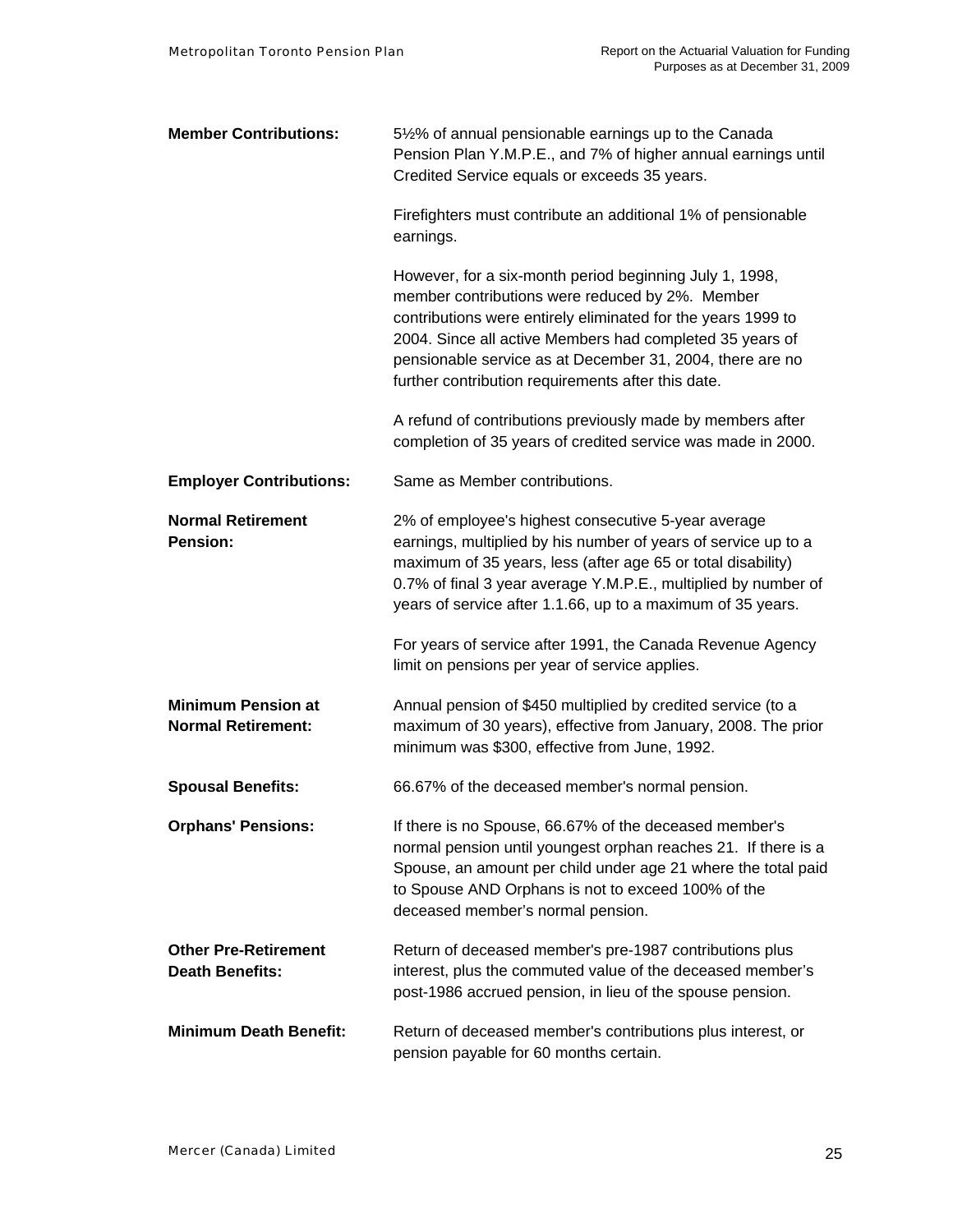| <b>Withdrawal Benefits:</b>   | Vested pension, or return of terminated member's pre-1987<br>contributions plus interest plus the commuted value of the<br>member's post-1986 accrued pension.                                                                                 |
|-------------------------------|------------------------------------------------------------------------------------------------------------------------------------------------------------------------------------------------------------------------------------------------|
| <b>Employer Cost-Sharing:</b> | Upon termination, death or retirement, the member or his<br>beneficiary is entitled to receive the excess, if any, of the<br>member's contributions (pre-87 & post-86) plus interest over<br>50% of the commuted value of the accrued pension. |

#### *Notes:*

- (1) All pensions are subject to the maximum limitation imposed by the *Municipal Act* and the *Income Tax Act*.
- (2) The Fund is subject to the provisions of the *Pension Benefits Act (Ontario).*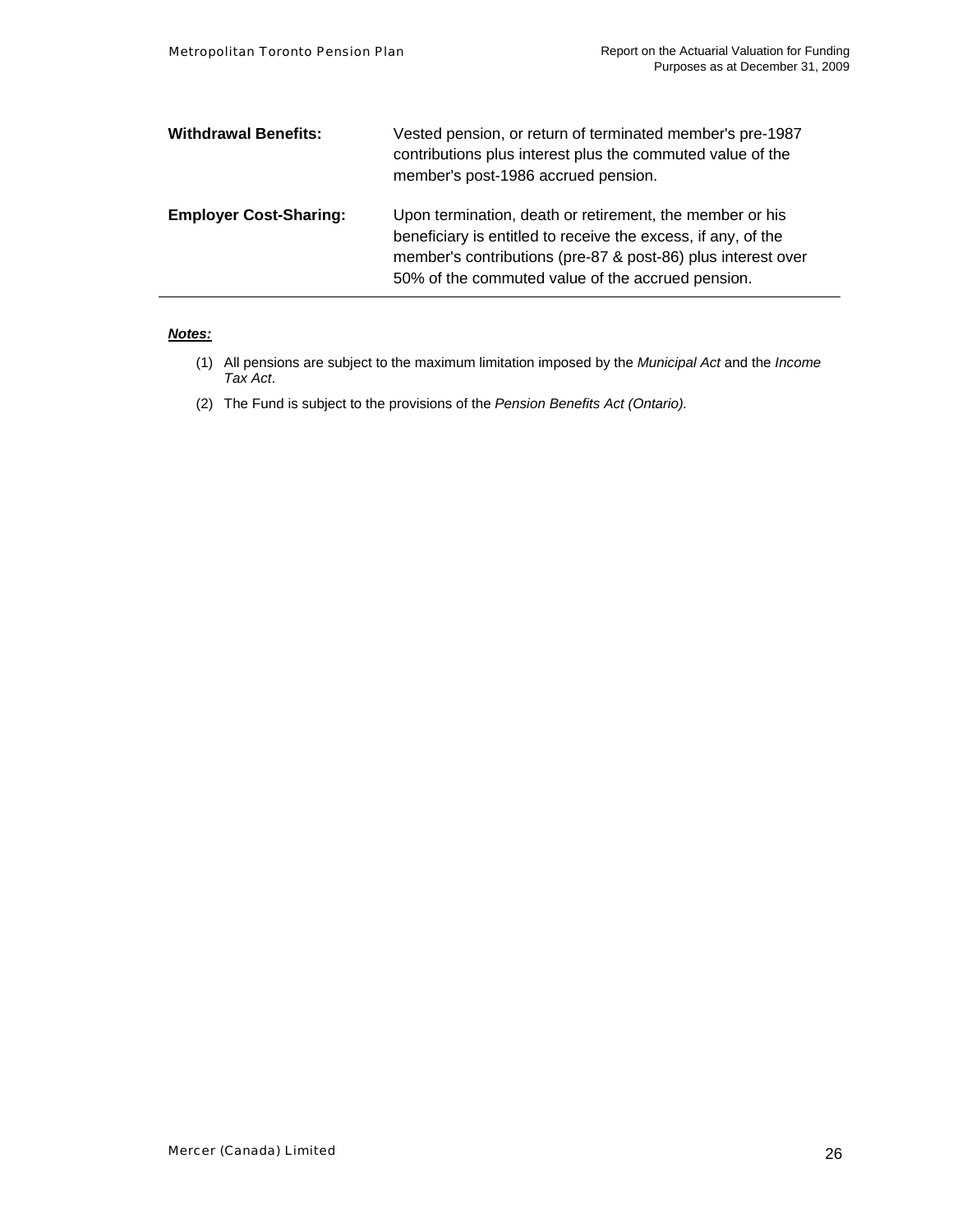

## Membership Data

Data as to the membership of the Plan were obtained from the Employer for purposes of this actuarial valuation. These data reflect membership changes up to the end of February (approximately) of the year following the valuation date.

Tests were carried out as to the validity of the data by comparison with the data obtained in the previous valuation, by reconciliation of the membership movement during the intervaluation period and by performing various data checks to ensure that salaries, pension amounts, dates of birth, and so on are reasonable. The results of these tests were satisfactory.

### Membership Reconciliation

A reconciliation of the membership data since the previous valuation is provided below.

|                        | <b>Active</b><br><b>Members</b> | <b>Suspended</b><br>& Disabled<br><b>Members</b> | <b>Pensioners</b> | <b>Surviving</b><br><b>Spouses</b> | <b>Vested</b><br><b>Deferred</b><br><b>Pensioners</b> |
|------------------------|---------------------------------|--------------------------------------------------|-------------------|------------------------------------|-------------------------------------------------------|
| As at 31.12.2008       | 6                               | 3                                                | 1,934             | 1,050                              | 5                                                     |
| Recovery from disabled |                                 |                                                  |                   |                                    |                                                       |
| <b>Pension Splits</b>  |                                 |                                                  |                   |                                    |                                                       |
| <b>Exits By:</b>       |                                 |                                                  |                   |                                    |                                                       |
| Retirement             | (2)                             |                                                  | 3                 |                                    | (1)                                                   |
| Death - no spouse      |                                 |                                                  | (46)              | (74)                               |                                                       |
| Death - with spouse    |                                 |                                                  | (61)              | 61                                 |                                                       |
| <b>Disabled</b>        |                                 |                                                  |                   |                                    |                                                       |
| As at 31.12.2009       | 4                               | 3                                                | 1.830             | 1.037                              | 4                                                     |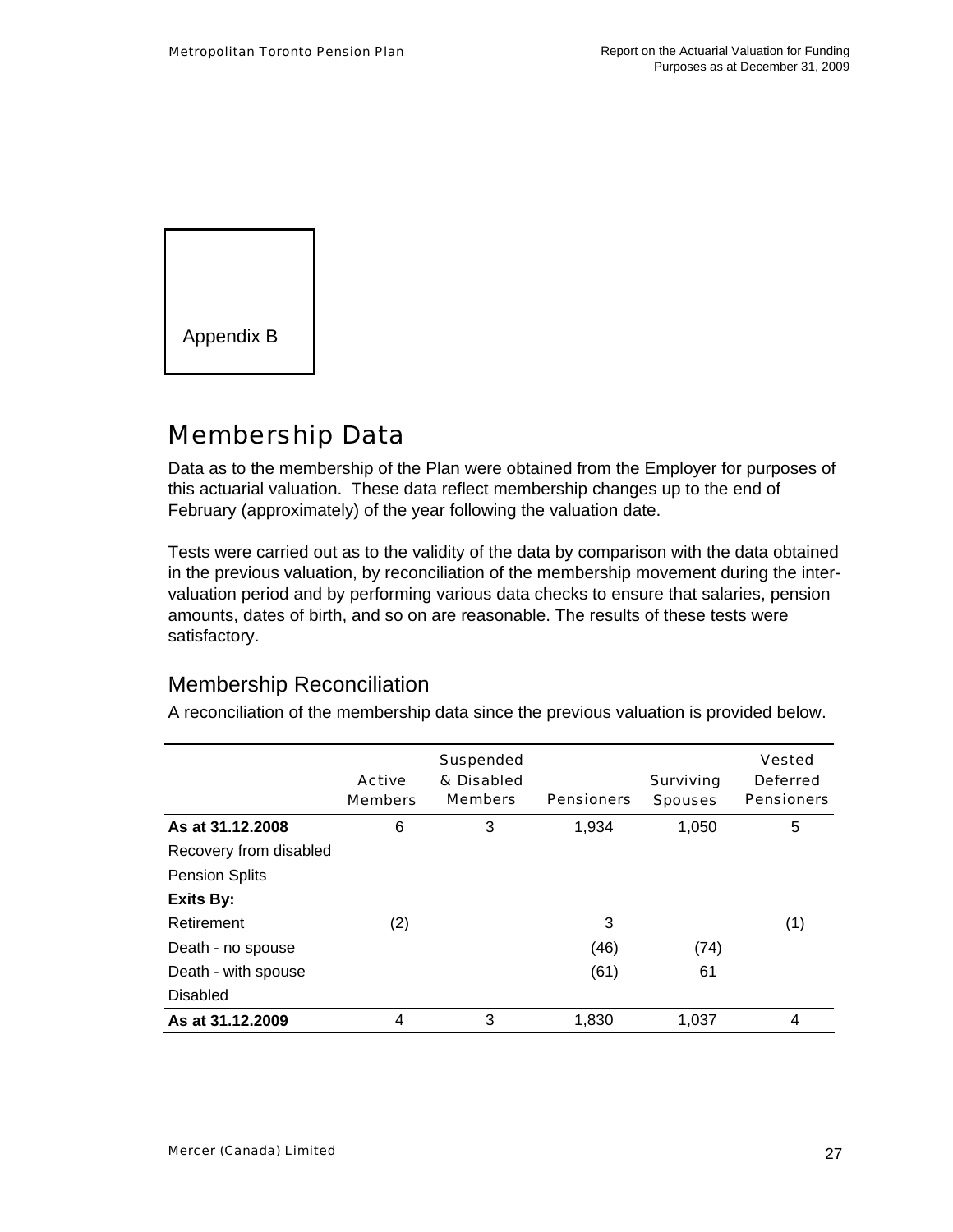## Membership Summary

Plan membership data are summarised below. For comparison, we have also summarised corresponding data from the previous valuation.

|    |                                         | 31.12.2008   | 31.12.2008   |
|----|-----------------------------------------|--------------|--------------|
|    | <b>Active Members</b>                   |              |              |
|    | Number                                  | 4            | 6            |
|    | Average years of pensionable service    | 35.0         | 35.0         |
|    | Average age in years                    | 63.5         | 62.5         |
|    | Average earnings in the year            | \$72,185     | \$76,210     |
|    | Average accumulated contributions       | \$327,407    | \$315,405    |
|    | <b>Disabled &amp; Suspended Members</b> |              |              |
|    | Number                                  | 3            | 3            |
|    | Average years of pensionable service    | 35.0         | 35.0         |
|    | Average age in years                    | 65.1         | 64.1         |
|    | Average annual accrued pension          | \$4,653      | \$4,649      |
|    | <b>Deferred Pensioners</b>              |              |              |
|    | Number                                  | 4            | 5            |
|    | Total annual pension                    | \$12,864     | \$14,316     |
|    | Average annual pension                  | \$3,216      | \$2,863      |
|    | Average age in years                    | 75.2         | 72.2         |
|    | <b>Pensioners</b>                       |              |              |
|    | Number                                  | 1,830        | 1,934        |
|    | Total annual lifetime pension           | \$41,765,958 | \$42,603,527 |
|    | Total annual bridge pension             | \$1,071,244  | \$1,308,968  |
|    | Average total annual pension            | \$23,408     | \$22,766     |
|    | Average age in years                    | 77.9         | 77.2         |
|    | <b>Spousal Pensioners</b>               |              |              |
| 1) | Number                                  | 1,037        | 1,050        |
| 2) | Total annual lifetime pension           | \$13,536,012 | \$13,080,101 |
| 3) | Total annual bridge pension             | \$144,360    | \$146,798    |
| 4) | Average total annual pension            | \$13,192     | \$12,702     |
| 5) | Average age in years                    | 80.4         | 80.0         |

#### **Membership Data**

*Note that the pension amounts above are net of Government Annuity pensions credited to certain members under predecessor pension plans.*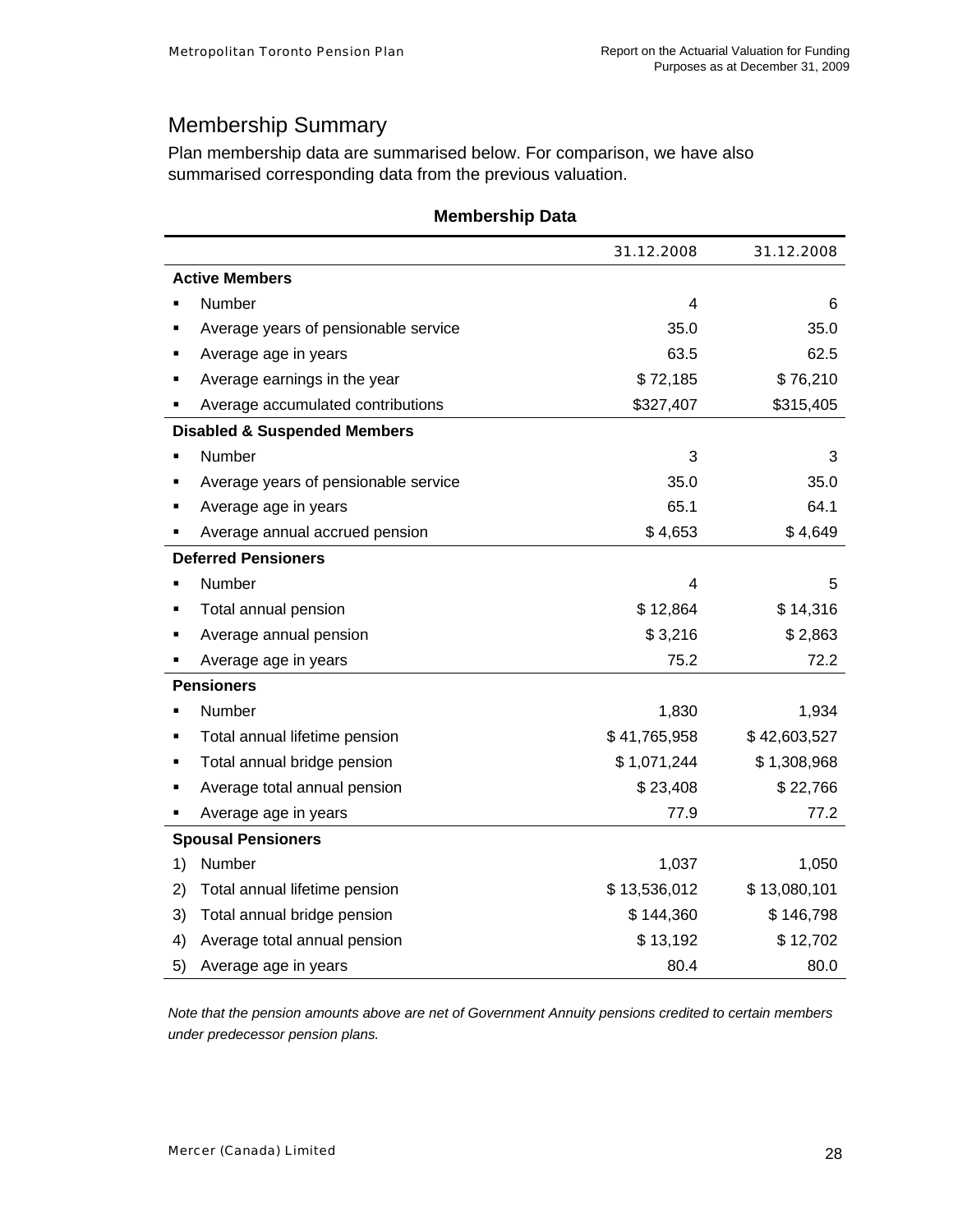## Active Members

There are currently 6 active members consisting of 4 regular members and no firefighters. The average age of these members is 63.5 years.

| <b>Age Group</b> | No. | Average<br><b>Pensionable</b><br><b>Service</b> | Average<br><b>Earnings</b> | Average<br>Accumulated<br><b>Contributions</b> |
|------------------|-----|-------------------------------------------------|----------------------------|------------------------------------------------|
|                  |     |                                                 |                            |                                                |
| $60 - 64$        | 3   | 35.0                                            | \$76,175                   | \$346,130                                      |
| $65+$            | 1   | 35.0                                            | 60,217                     | 271,237                                        |
| Total            | 4   | 35.0                                            | \$72,185                   | \$327,407                                      |
| Males            | 1   | 35.0                                            | \$121,386                  | \$476,713                                      |
| Females          | 3   | 35.0                                            | \$55,785                   | \$277,638                                      |

The following table provides a further breakdown:

### Disabled & Suspended Members

There is currently 1 disabled members (1 regular members and 0 firefighters) accruing service under the Plan and 2 members (1 firefighter and 1 regular member) whose benefits are suspended. The disabled member is 62.0 years of age and the suspended members average 66.7 years of age.

The following table provides a further breakdown:

|                  |     | <b>Average Annual</b>   |
|------------------|-----|-------------------------|
| <b>Age Group</b> | No. | <b>Deferred Pension</b> |
| $60 - 64$        | 2   | \$6,704                 |
| 65 & over        | 1   | 552                     |
| Total            | З   | \$4,653                 |
| Males            | З   | \$4,653                 |
| Females          |     | \$0                     |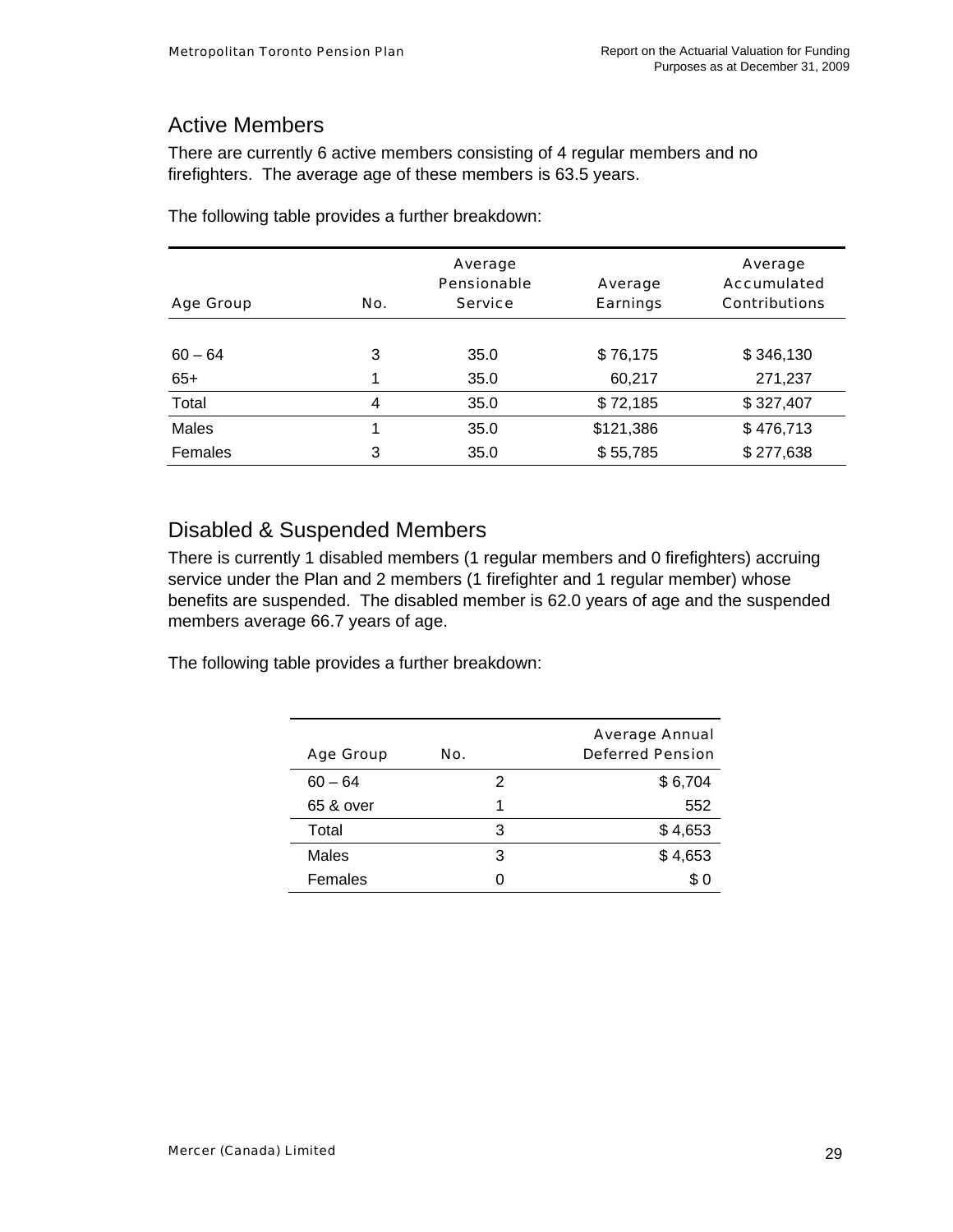## Pensioners and Spouses

There are currently 1,830 pensioners having an average age of 77.9 years, receiving an average annual pension of \$ 23,408 and there are 1,037 surviving spouses having an average age of 80.4 years, receiving an average annual pension of \$ 13,192. The following table provides a further breakdown.

|                  | <b>PENSIONERS</b> |                        |       | <b>SURVIVING SPOUSES</b> |
|------------------|-------------------|------------------------|-------|--------------------------|
| <b>Age Group</b> | No.               | <b>Average Pension</b> | No.   | <b>Average Pension</b>   |
| Under 50         |                   |                        | 2     | \$17,034                 |
| $50 - 54$        |                   |                        | 2     | 4,129                    |
| $55 - 59$        | 1                 | \$33,810               | 13    | 18,039                   |
| $60 - 64$        | 76                | 40,819                 | 26    | 17,086                   |
| $65 - 69$        | 230               | 24,738                 | 68    | 13,631                   |
| $70 - 74$        | 363               | 26,481                 | 135   | 14,541                   |
| $75 - 79$        | 453               | 22,955                 | 221   | 14,418                   |
| $80 - 84$        | 350               | 20,855                 | 249   | 13,083                   |
| $85 - 89$        | 253               | 20,480                 | 211   | 12,170                   |
| $90 - 94$        | 90                | 15,407                 | 98    | 9,788                    |
| 95 & over        | 14                | 9,514                  | 12    | 8,201                    |
| Total            | 1,830             | \$23,408               | 1,037 | \$13,192                 |
| Males            | 1,463             | \$25,395               | 39    | \$7,950                  |
| Females          | 367               | \$15,449               | 998   | \$13,397                 |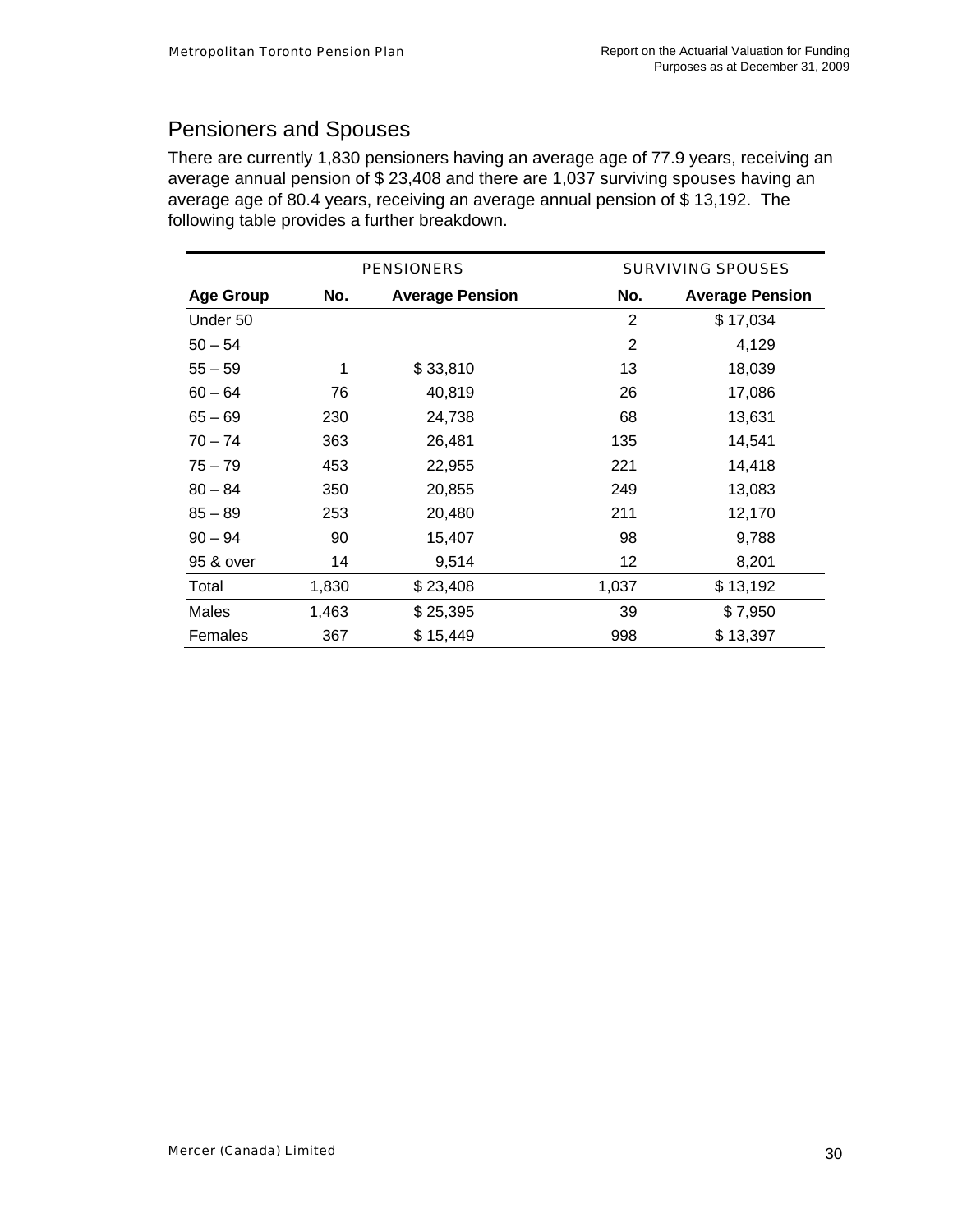### Deferred Vested Pensioners

There are currently 4 members, who are former employees, having an average age of 75.2 years, with an average annual deferred pension of \$ 3,216. The following table provides a further breakdown.

| <b>Age Group</b> | No. | <b>Average Deferred Pension</b> |
|------------------|-----|---------------------------------|
| $60 - 64$        | 2   | \$4,620                         |
| 65 & over        | 2   | 1,812                           |
| Total            | 4   | \$3,216                         |
| Males            | 2   | \$1,242                         |
| Females          | າ   | \$5,190                         |

## Plan Participants Split by Employer

The number of Plan participants at December 31, 2009 are split by Participating Employer below.

| ER           |                          |                  |                              |                | Participating                   |
|--------------|--------------------------|------------------|------------------------------|----------------|---------------------------------|
| Code         | <b>Pensioners</b>        | <b>Survivors</b> | <b>Other</b>                 | <b>Total</b>   | <b>Employer Name</b>            |
| 1            | 748                      | 450              | 6                            | 1,204          | Metro Toronto                   |
| 4            | 1                        | 1                | $\overline{\phantom{a}}$     | $\overline{2}$ | Metro Planning Dept             |
| 6            | 3                        | 3                | -                            | 6              | Metro Toronto Zoo               |
| 9            | 6                        | $\overline{2}$   | -                            | 8              | Riverdale Hospital              |
| 16           | $\overline{\phantom{m}}$ | $\overline{2}$   | $\qquad \qquad \blacksquare$ | $\overline{2}$ | City of Toronto (Swansea)       |
| 18           | ٠                        | 1                | -                            | 1              | Toronto (Forest Hill) Fire Dept |
| 21           | 127                      | 57               | -                            | 184            | North York (Inside Employees)   |
| 22           | 154                      | 131              | 1                            | 286            | North York (Outside Employees)  |
| 23           | 26                       | 12               | $\overline{\phantom{0}}$     | 38             | North York PLB (Union)          |
| 24           | 12                       | 1                | $\overline{\phantom{a}}$     | 13             | North York PLB (Non-Union)      |
| 26           | 203                      | 75               | -                            | 278            | North York Firefighters         |
| 31           | 165                      | 130              | -                            | 295            | Scarborough                     |
| 32           | 5                        | $\overline{2}$   | -                            | $\overline{7}$ | Scarborough PLB                 |
| 33           | 123                      | 48               | 1                            | 172            | Scarborough Firefighters        |
| 42           |                          |                  | -                            |                | Etobicoke (New Toronto PLB)     |
| 51           | $\overline{2}$           | 3                | $\qquad \qquad \blacksquare$ | 5              | York (Weston)                   |
| 52           | 5                        | $\overline{2}$   | -                            | 7              | York (Weston) Firefighters      |
| 61           | 47                       | 48               | ۰                            | 95             | East York                       |
| 62           | 71                       | 19               | -                            | 90             | <b>East York Firefighters</b>   |
| 63           | 3                        | $\overline{2}$   | -                            | 5              | East York Board of Education    |
| 64           | $\overline{2}$           | 1                | $\overline{\phantom{a}}$     | 3              | East York (Leaside)             |
| 71           | 13                       | 6                | 1                            | 20             | Toronto & York Roads Commission |
| 80           | 114                      | 41               | $\overline{2}$               | 157            | Police (Civilians)              |
| <b>Total</b> | 1,830                    | 1,037            | 11                           | 2,878          |                                 |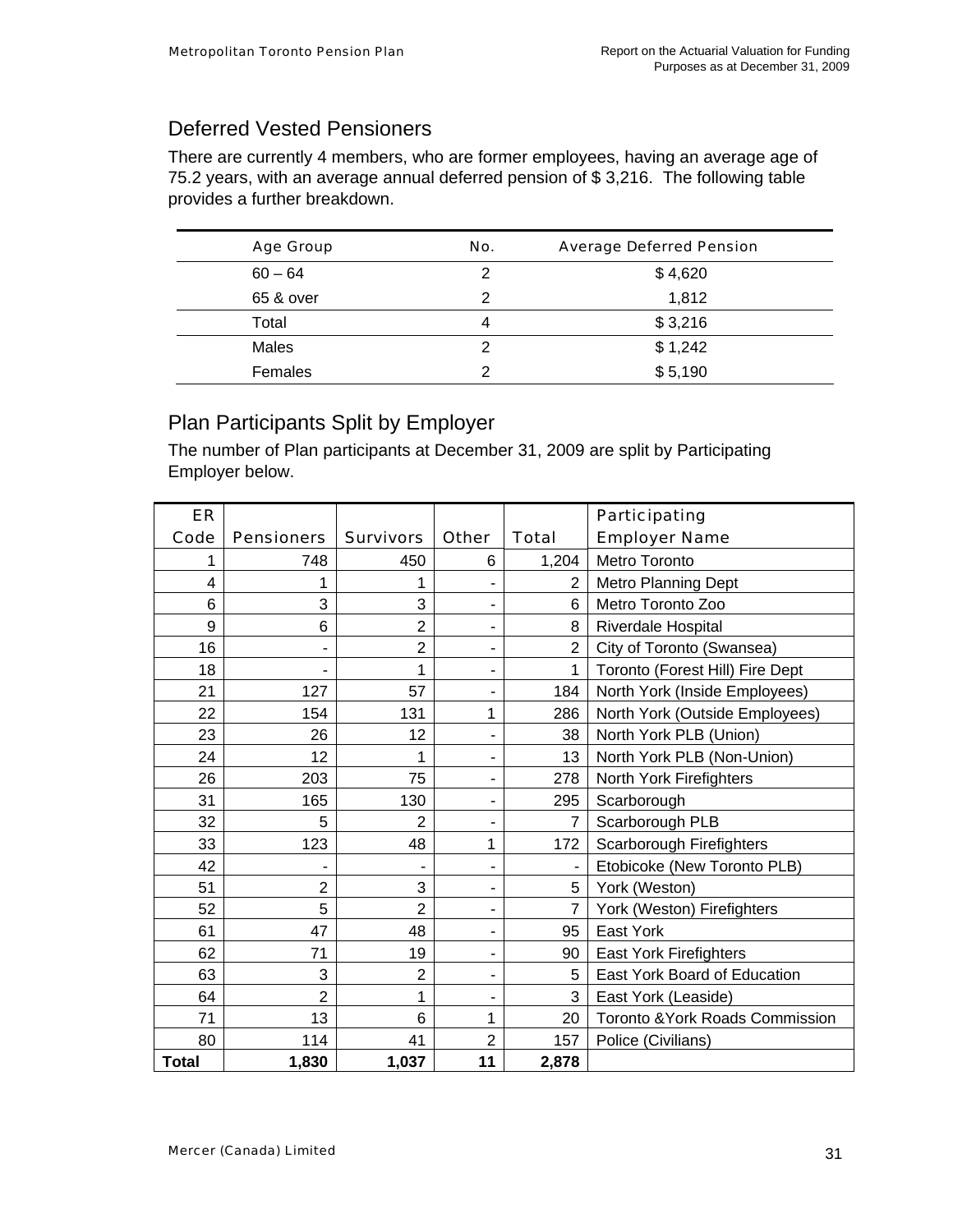Appendix C

## Actuarial Methods and Assumptions – Going-Concern Basis

The actuarial value of the benefits under the Plan is based on economic and demographic assumptions. At each valuation, we determine whether, in our opinion, the actuarial assumptions are still appropriate for the purposes of the valuation, and we revise the assumptions if necessary.

In this valuation, we have used the same assumptions as in the previous valuation, except as noted. Emerging experience will result in gains or losses that will be revealed and considered in future actuarial valuations. For this valuation, we have used the following assumptions:

### Economic Assumptions

#### Investment Return

We have assumed that the investment return on the actuarial value of the Plan assets, net of eligible expenses charged to the Plan assets, will average 5.50% per year over the long term. We have based this assumption on an expected long-term return on the pension fund less an allowance for investment and administrative expenses and less a margin for adverse deviations, as described below.

We have assumed a gross rate of return of 6.64% consistent with market conditions applicable on the valuation date, based on estimated returns for each major asset class and the target asset mix specified in the Plan's investment policy. We have allowed for investment and administrative expenses of 0.17% per year, the expected average rate of such expenses in the future. We have included a margin for adverse deviations, from all sources, of 0.97% per year.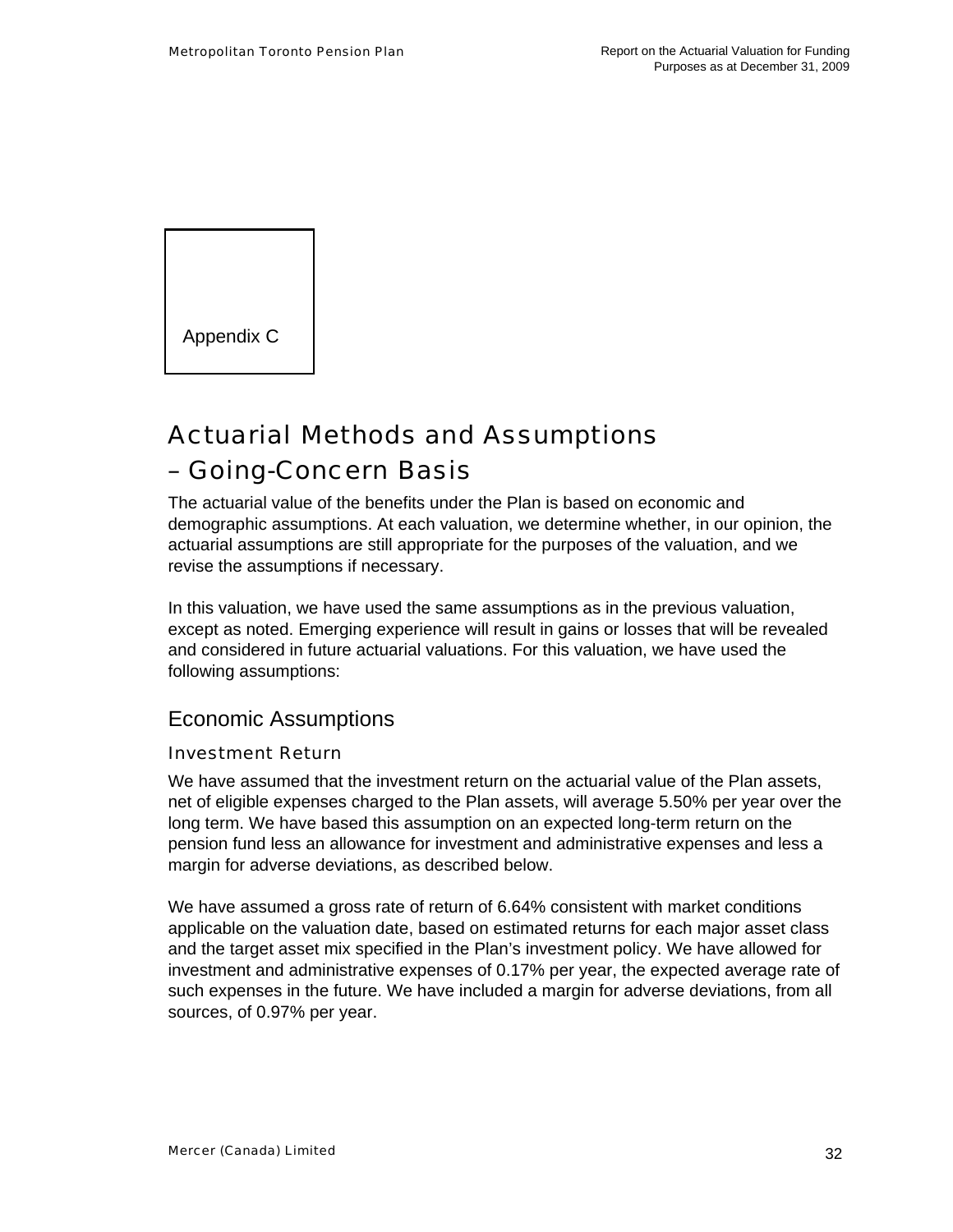#### Discount Rate

We have assumed that the discount rate for determination of the actuarial liabilities will be equal to the investment return assumption of 5.50% per year.

#### Expenses

We have not included a specific allowance for eligible Plan expenses. Instead, we have assumed that the investment return assumption is net of all eligible Plan expenses.

#### Increases in Pensionable Earnings

The benefits ultimately paid will depend on each member's final average earnings. To calculate the pension benefits payable upon retirement, death or termination of employment, we have taken the 2009 annualized earnings and assumed that such earnings will increase at 4.50% per year.

This is based on an assumed inflation rate of 2.50% per year, a productivity component of 1.0% per year and a merit and promotional increase component of 1.00% per year.

#### Increases in the YMPE

Since the benefits under the Plan depend on the average Year's Maximum Pensionable Earnings (YMPE) under the Canada Pension Plan, it is necessary to make an assumption about future increases in the YMPE for this valuation.

It is assumed that the YMPE will increase at the rate of 3.50% per year from its 2010 level of \$ 47,200.

#### Increases in the Maximum Pension Permitted under the Income Tax Act

The *Income Tax Act (Canada)* (ITA) stipulates that the maximum pension that can be provided under a registered pension plan will increase from \$ 2,444 in 2009 to \$2,494 in 2010 and, thereafter, increase in accordance with general increases in the average wage. For this Plan the ITA maximum pension limitations apply only to the pension benefits accrued after 1991.

For this valuation, it is assumed that the ITA maximum pension will increase at the rate of 3.50% per year, starting in 2011.

#### Cost-of-Living Increases

We have not included an assumption for potential future post retirement cost-of-living increases to pensions.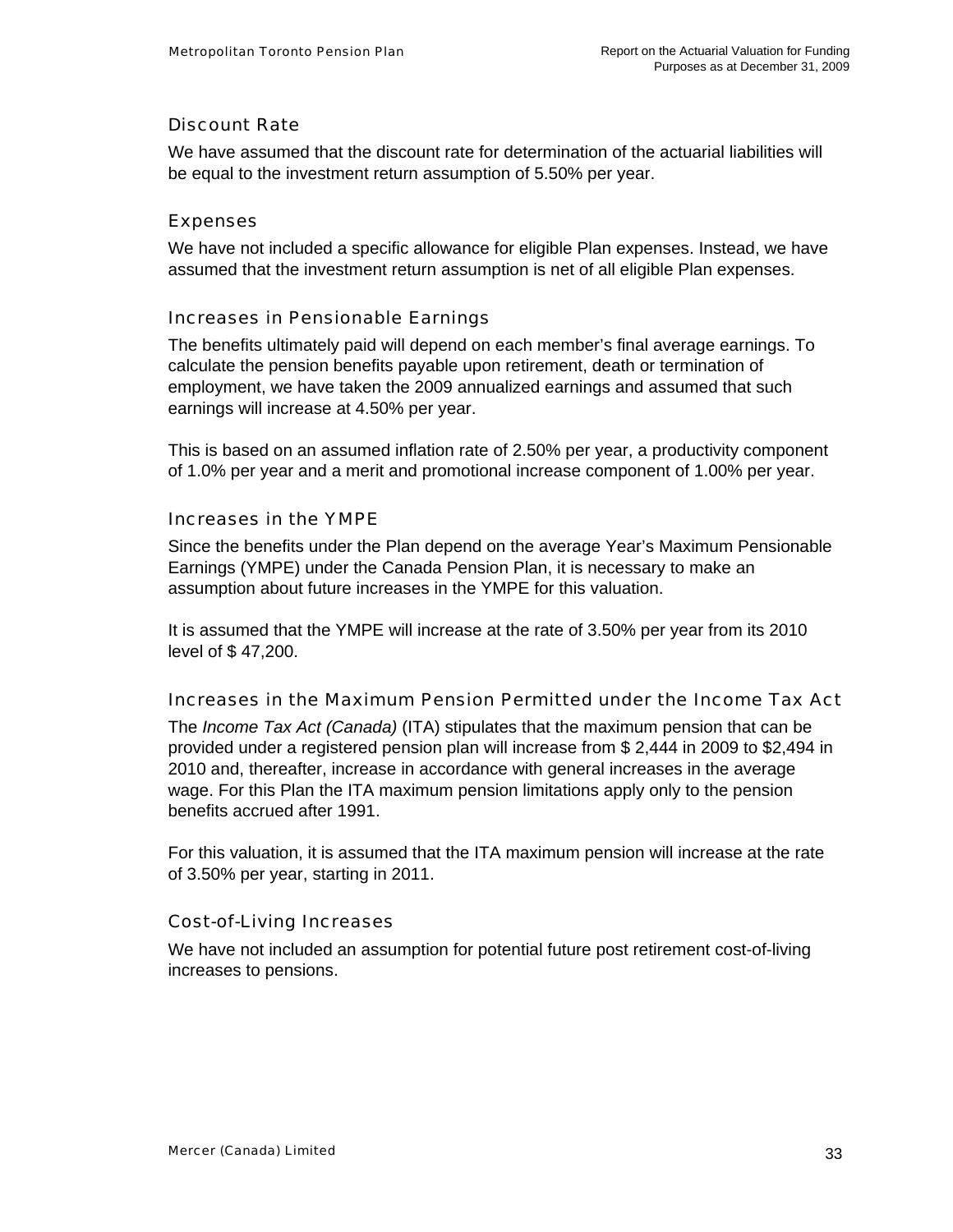### Demographic Assumptions

#### Retirement Age

Because early retirement pensions are reduced in accordance with a formula, the retirement age of Plan members has an impact on the cost of the Plan benefits.

Accordingly, we have assumed that active members will retire at the age of 61 years (58 years for firefighters) or the age at the valuation date plus one, if greater.

#### Termination of Employment

We have not made an explicit assumption for benefits payable on pre-retirement termination.

#### **Mortality**

The actuarial value of the pension depends on the lifetime of the member. We have assumed mortality rates after retirement in accordance with the Uninsured Pensioner Mortality Table for 1994 (UP94), with allowance for future mortality improvements. No mortality assumption was included in the pre-retirement period. According to this table, the life expectancy at age 65 years is 18.7 years for a male and 21.3 years for a female.

#### Disability

We have not made an implicit assumption for benefits payable on disability retirement.

#### Spousal Benefit Assumptions

Based on actual data provided and an allowance for remarriage of 0.25% of the pensioner liability.

Subject to the entitlement of the prior spouse, if any, the waiting period specified in the Plan and the requirements under the *Pension Benefits Act (Ontario),* a spouse acquired after retirement date may be entitled to receive the spousal pension. Based on remarriage rates for older adults in Canada, it was estimated that the additional liability as a result of this provision is approximately 0.25% of the pensioner liability.

#### Assumed Percentage of Members Married

We have assumed that 100% of active members are married. Female spouses are assumed to be 4 years younger than males.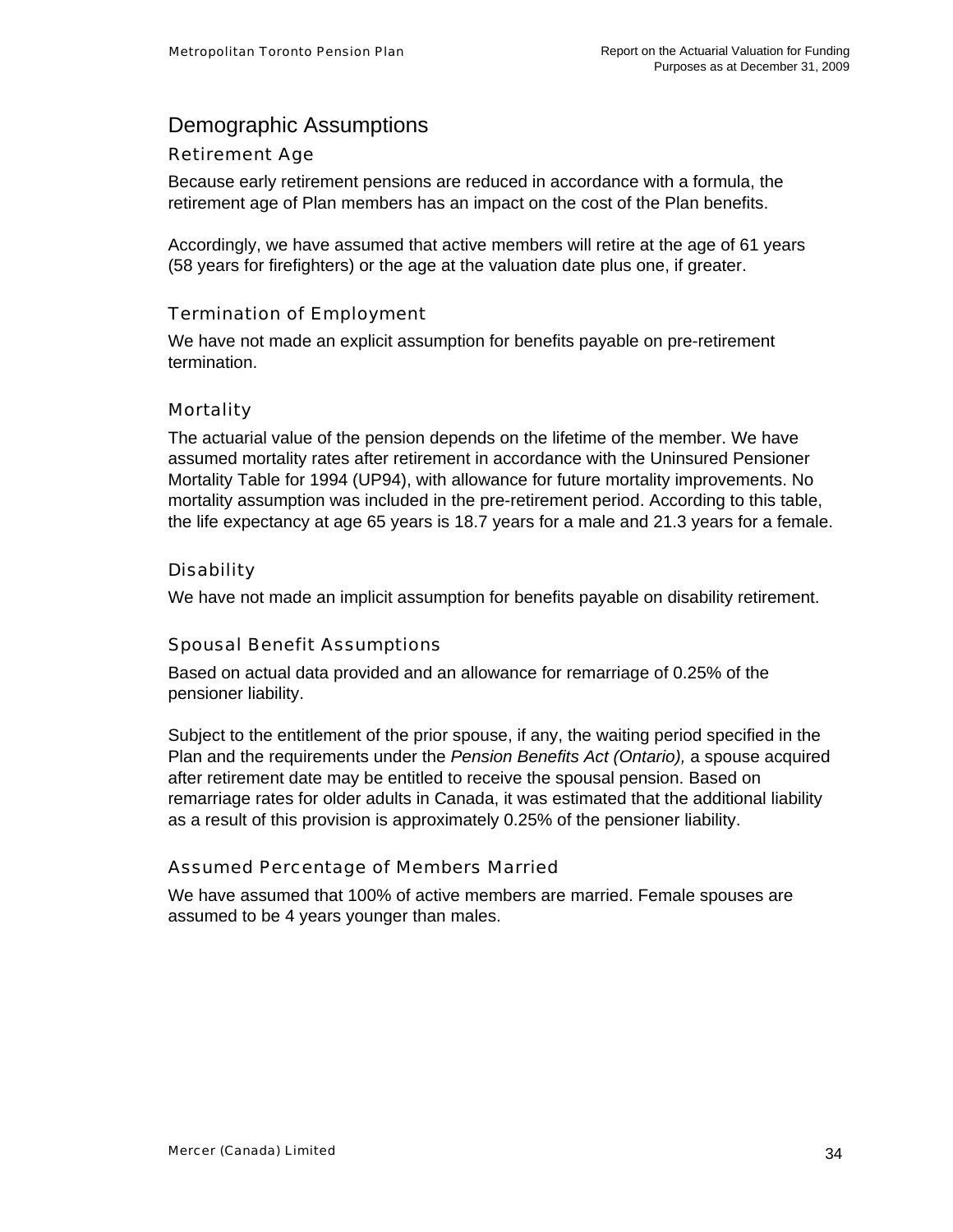## Allowance for Stepped Pensions

Upon the death of a pensioner whose pension has been stepped at retirement, the Plan provides a pension to the spouse whereby the survivor percentage is applied to the post-65 pre-stepped pension rather than the post-65 pension in payment. A stepped pension is a pension that has been increased before age 65 and reduced after age 65 to produce a level pension in anticipation of the OAS pension commencing from age 65.

We have performed a calculation based on the membership data supplied to estimate the spousal pension.

## Reserve for Surplus Distribution to Retired Members

We have valued a one-time payment of \$ 2,500 to each regular pensioner and surviving spouse and \$ 4,500 to each firefighter pensioner and surviving spouse. These figures approximate the annual contribution that would have been made to the Plan, were it not for the contribution holiday, by each active regular member and firefighter member, respectively. This payment was approved by the Trustees in 1999, but has yet to be approved by City Council.

### Deviation from Assumptions

Emerging experience differing from the assumptions will result in gains or losses in future actuarial valuations.

### Funding Method

The total *actuarial liability* has been determined as the actuarial present value of projected benefits for active, disabled and suspended participants plus the actuarial present value of accrued benefits for current pensioners, spousal pensioners and deferred pensioners. The total *value of assets* has been determined as the actuarial value of invested assets. The difference between the total value of assets and the total actuarial liability is called the *funding excess* or *unfunded liability*, as the case may be. An unfunded liability will be amortized over no more than 15 years through special payments as required under the *Pension Benefits Act (Ontario)*.

The Indexation Reserve Account which is equal to the funding excess, subject to a maximum of 30% of the actuarial liability, is to be used primarily to provide ad hoc pension increases to Members in receipt of pension payments from the Pension Fund.

Differences between actual experience and that expected based upon the set of actuarial assumptions during the period between two actuarial valuation dates will result in experience gains/(losses) which will increase/(decrease) the Indexation Reserve Account and Funding Excess.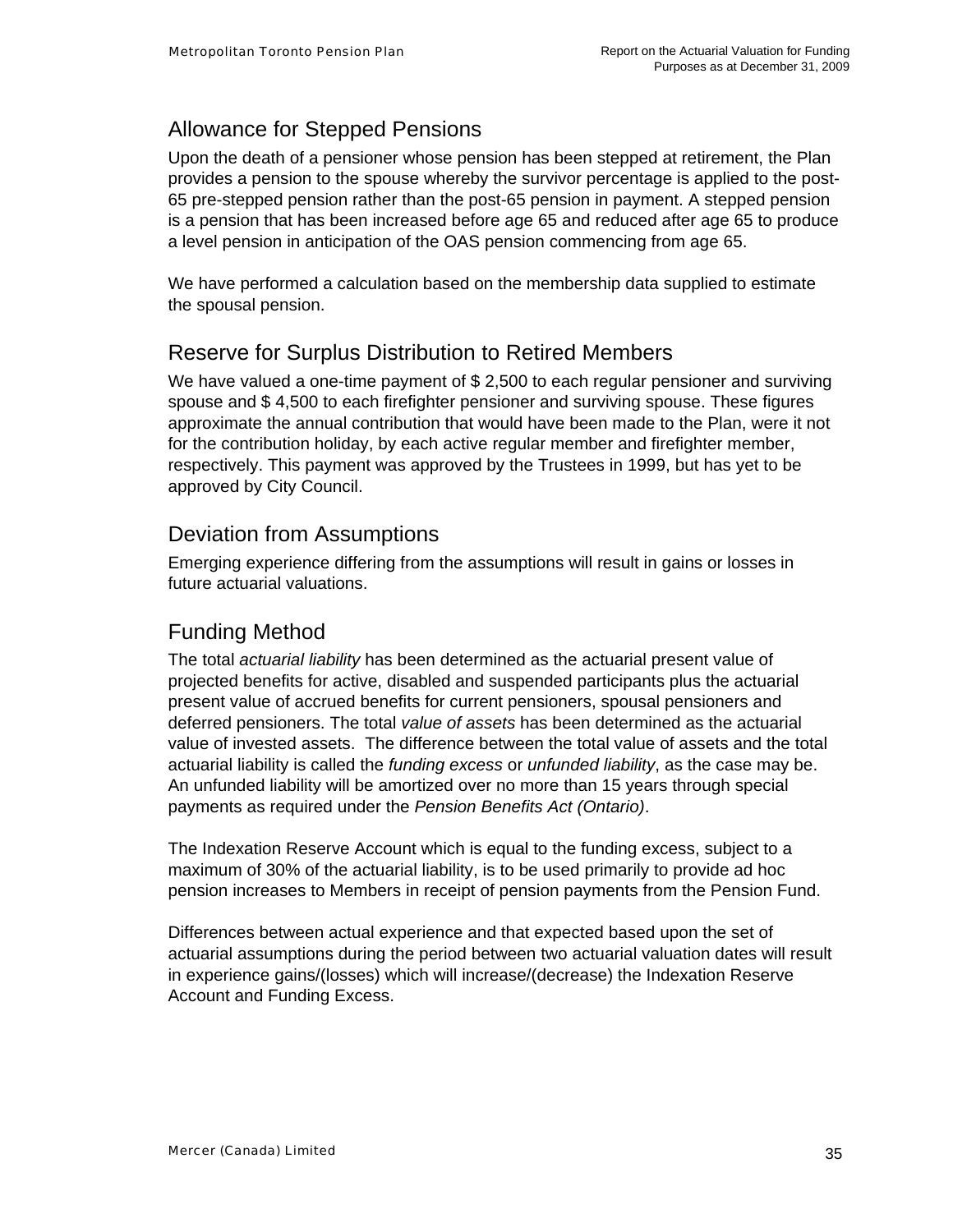Appendix D

## Actuarial Methods and Assumptions – Solvency Basis

The value of assets used for determining the financial position of the Plan on the solvency basis includes the solvency assets plus a solvency asset adjustment.

The *solvency assets* are determined as the market value of investments held by the Plan plus any cash balances of the Plan and accrued or receivable income items.

The *solvency asset adjustment* is determined as the amount, positive or negative, by which the value of the solvency assets are adjusted as a result of applying an averaging method that stabilizes short-term fluctuations of the Plan assets.

The value of the liabilities used for determining the financial position of the Plan on the solvency basis includes the solvency liabilities plus a solvency liability adjustment.

To determine the *solvency liability*, we have valued those benefits that would have been paid had the Plan been wound up on the valuation date with all members vested in their accrued benefits.

The *solvency liability adjustment* is determined as the amount, positive or negative, by which the value of the solvency liabilities are adjusted as a result of using a solvency valuation interest rate that is the average of the market interest rates calculated over a period of 4 years (the same period used for the averaging method used to determine the solvency asset adjustment).

The difference between (1) the sum of the solvency assets and solvency asset adjustment and (2) the sum of the solvency liability, solvency liability adjustment and prior year credit balance is called the *solvency excess* or *solvency deficiency*, as the case may be.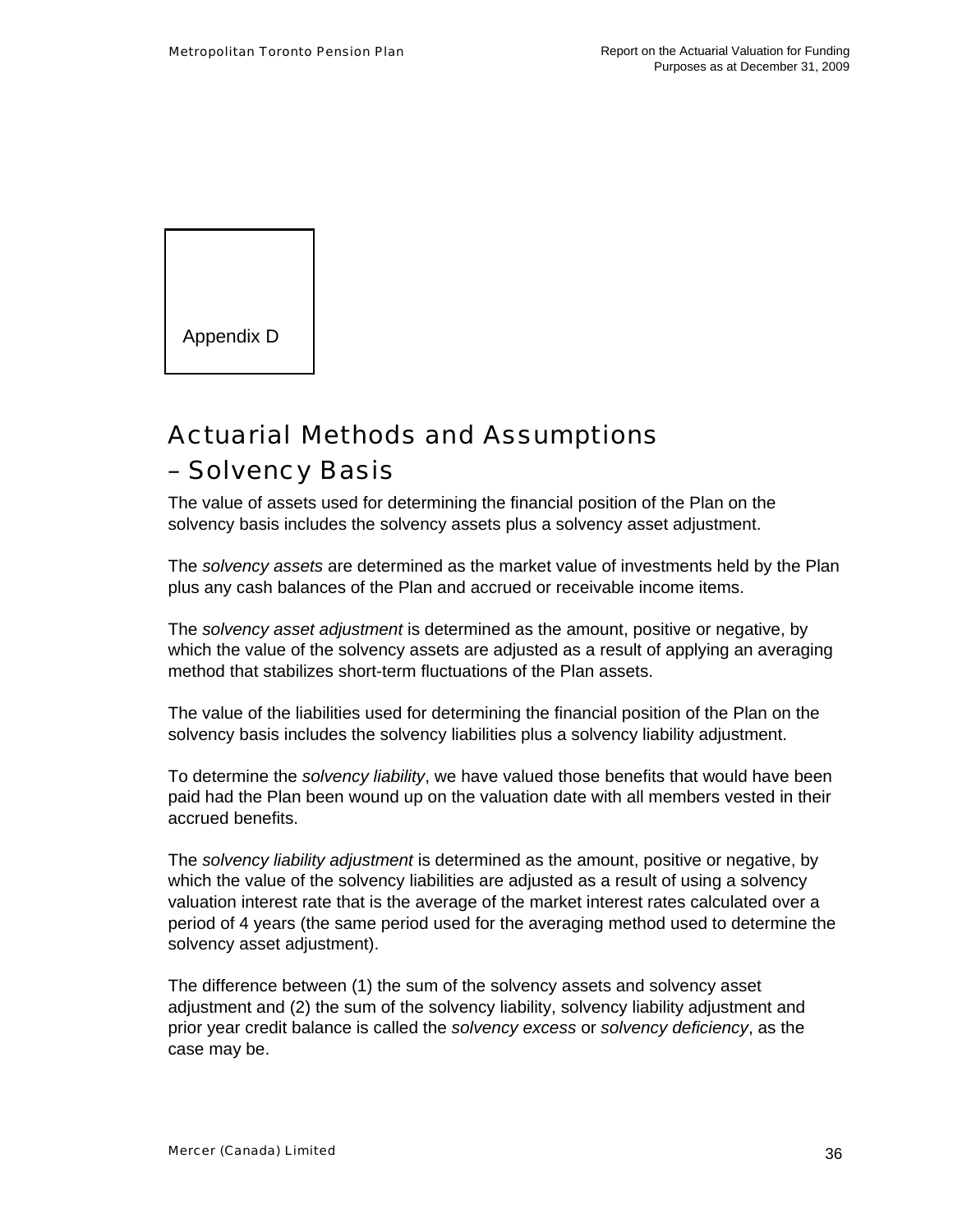A solvency deficiency will be amortized over no more than 5 years through special payments as required under the *Pension Benefits Act (Ontario)*.

Since virtually all members have qualified for a retirement pension, we have assumed that all benefits will be settled through the purchase of annuities and have used a valuation interest rate for solvency purposes which, when used with the 1994 Uninsured Pensioners mortality table with mortality projected to 2015 (U94P2015), provides an estimate of group annuity purchase rates for non-indexed pensions.

The Plan provides that the new spouse of a pensioner, whose former spouse at retirement has died or who was without spouse at retirement, is eligible for a survivor pension provided that the new spousal relationship, as defined in the Plan, has been in effect for a minimum of 5 years. In order to make allowance for the possible increase in future liabilities on remarriage of a pensioner, we have loaded the pensioner liabilities by 0.25% as an allowance for remarriage.

Spousal benefits for members with stepped pensions have been determined in the same manner as outlined under the going-concern valuation assumptions.

Assumptions for determination of the solvency and wind-up liability are as follows:

| Mortality rates:                                                      | UP 1994 table, with mortality projected to 2020                                                     |  |  |
|-----------------------------------------------------------------------|-----------------------------------------------------------------------------------------------------|--|--|
| Interest rate for benefits to be settled<br>through annuity purchase: | 4.49% per year                                                                                      |  |  |
| Family composition:                                                   | Same as for going concern valuation                                                                 |  |  |
| Post retirement cost-of-living increases                              | $0.00\%$                                                                                            |  |  |
| Termination expenses:                                                 | \$433,000 (based on \$150 per pensioner/survivor and<br>\$250 per active/suspended/deferred vested) |  |  |

#### **Actuarial Assumptions**

Assumptions for determination of the solvency liability adjustment are as follows:

#### **Actuarial Assumptions**

| Mortality rates:                                                      | UP 1994 table, with mortality projected to 2020 |
|-----------------------------------------------------------------------|-------------------------------------------------|
| Interest rate for benefits to be settled<br>through annuity purchase: | 4.625%                                          |
| Family composition:                                                   | Same as for going concern valuation             |
| Post retirement cost-of-living increases                              | $0.00\%$                                        |

We have used an average of the annuity proxy rates as at December 31, 2006 (4.60% per year), December 31, 2007 (4.50% per year), December 31, 2008 (4.85% per year) and December 31, 2009 (4.49% per year) which produces a rate of 4.625% per year (rounded to the nearest 1/8%).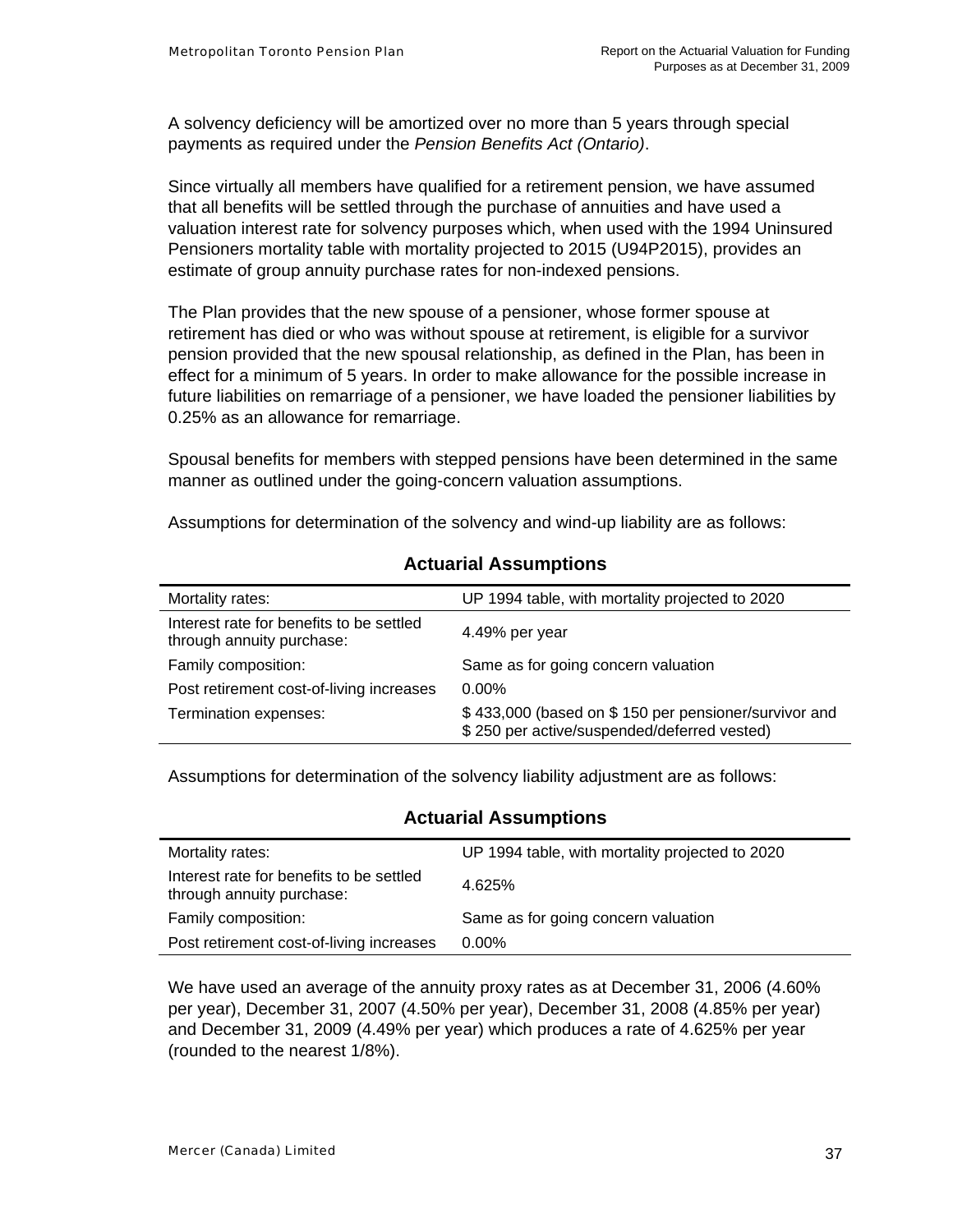

## Employer Certification

With respect to the report on the actuarial valuation of the *Metropolitan Toronto Pension Plan*, as at December 31, 2009, I hereby certify that, to the best of my knowledge and belief:

- a copy of the official Plan documents, and of all amendments made up to the date of the valuation, were provided to the actuary;
- the membership and financial data provided to the actuary for the purposes of this valuation are accurate and complete;
- the membership data provided to the actuary include a complete and accurate description of every person who is entitled to benefits under the terms of the Plan for service up to the date of the valuation, and
- all events subsequent to December 31, 2009 that may have an impact on the results of the valuation have been communicated to the actuary.

Date Signed

name in the contract of the contract of the Name of the State of the State of the State of the State of the St

**Title The Community of Community Community**